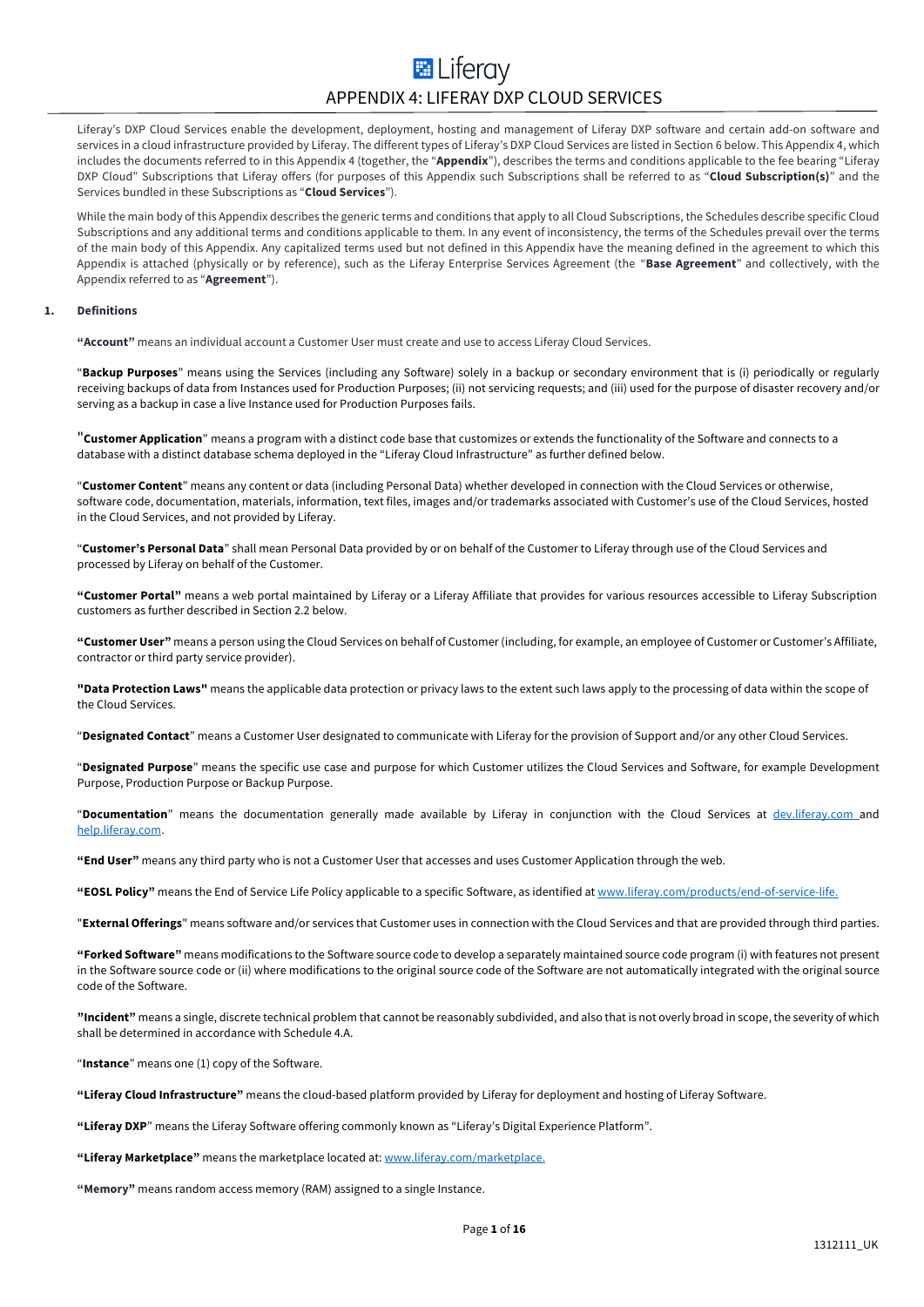

"**Non**-**Production Purposes**" means using the Cloud Services (including any Software) solely in a non-production environment, generally for the purposes of dev-integration, testing, quality assurance, staging, and user acceptance testing but excluding Development Purposes.

"**Production Purposes**" means using the Cloud Services (including any Software) in a production environment, generally to service live requests and to use live data and Software.

**"Personal Data"** shall have the meaning assigned to it by Data Protection Laws.

"**Services**" as defined in the Base Agreement shall for the purposes of this Appendix mean Cloud Services.

"**Sizing**" means the sizing of an Instance, which is determined by the number of vCPUs that will be accessible by, and the Memory assigned to, each Instance.

"**Software**" or "**Liferay Software**" means the software and corresponding Documentation that Liferay makes available for download as part of Cloud Services. Software shall not include third-party software applications that are made available through the Liferay Marketplace ("**Third-Party Marketplace Apps**"), Third-Party Software or generally available open source projects such as any Liferay branded community edition of the Software and/or other community projects.

"**Subscription Benefit(s)**" means one or more of the defined benefits described in Section 2 below.

"**Subscription Term**" has the meaning defined in Section 5 below.

**"Technical and Organizational Measures"** means commercially reasonable physical, administrative, physical and technical measures taken by Liferay in order to assure integrity, security and confidentiality of Personal Data as set forth at www.liferay.com/de/legal/cloud-services-data.

**"Third-Party Software"** means any software program, computer code, programming libraries, application programming interfaces, or other materials, (i) the intellectual property rights of which are not owned by Liferay or its Affiliates and (ii) which is not licensed to Customer under the EULAs set forth in the Base Agreement or this Appendix, but is licensed subject to the applicable license terms and conditions set forth in a file accompanying the Software (and for certain Software also at www.liferay.com/third-party-software).

"**Unit**" means the unit that is used to measure Customer's use of the Cloud Services as set forth in Section 6 or as agreed by the parties in an Order Form.

**"Updates"** means any and all software fixes, updates, upgrades, enhancements, additions, corrections, modifications, new versions and releases of Liferay Software, when and if they are made available.

"**Virtual CPU**" or "**vCPU**" means a virtual machine's virtual processor to which a physical CPU is assigned, in whole or in part.

#### **2. Benefits of the Cloud Services Subscriptions**

Cloud Services provide Customer with one or more of the following benefits as specified in the Schedule applicable to the relevant Cloud Subscription, as identified in Section 6 below, during the applicable Subscription Term ("**Subscription Benefits**"):

## **2.1 Cloud Access**

Liferay will provide Customer access to the respective Cloud Services which may include, as applicable, the Liferay Cloud Infrastructure (as further described in Schedule 4.B), any Instances of Liferay Software preinstalled by Liferay for Customer in the Liferay Cloud Infrastructure, for purposes of deployment, management, development, integration and hosting of the Customer Application, for which Customer has purchased a Cloud Subscription (collectively, "**Cloud Access**").

#### **2.2 Access to Customer Portal**

Liferay will provide Customer access to Liferay's Customer Portal during the Subscription Term. Liferay's Customer Portal provides Customer access to an expanding knowledge base, support information, compatibility information, checklists, FAQs, patching tools, Updates, newsletters, as well as access to all versions of Liferay Software throughout their respective life cycle as set forth in the EOSL Policy and the applicable Third-Party Software for electronic download from Liferay's Customer Portal ("**Customer Portal Access**"). The applicable Software made available through the Customer Portal for each Cloud Subscription and any end user license agreements ("EULAs") applicable to such Software are specified in the applicable Schedule identified in Section 6 below. Customer accepts and agrees to the terms of such EULA(s) as a precondition to receiving applicable Subscription Benefits in connection with such Software.

#### **2.3 Maintenance**

Liferay will periodically update the Cloud Services or make Updates for Liferay Software provided as part of a Cloud Service available for electronic download from Liferay's website, as further specified in the applicable Schedules ("**Maintenance**").

#### **2.4 Support**

Liferay (and/or a Liferay Business Partner, if applicable) will provide Customer with access to Liferay support for issues relating to Cloud Services (**"Support"**) through Liferay's web based issue tracker application to the Liferay support team for investigation or through phone and chat, as further described in Schedule 4.A.

#### **3. Subscription Fees**

Liferay charges a Fee for the Cloud Subscriptions based on the total number of Units of measure and certain other parameters like the applicable Support Level. The Units and other applicable parameters for Cloud Subscriptions are described in this Appendix (including the applicable Schedules) and identified in the applicable Order Form. While Customer has a Cloud Subscription entitling Customer to receive Cloud Services, Customer is required to purchase a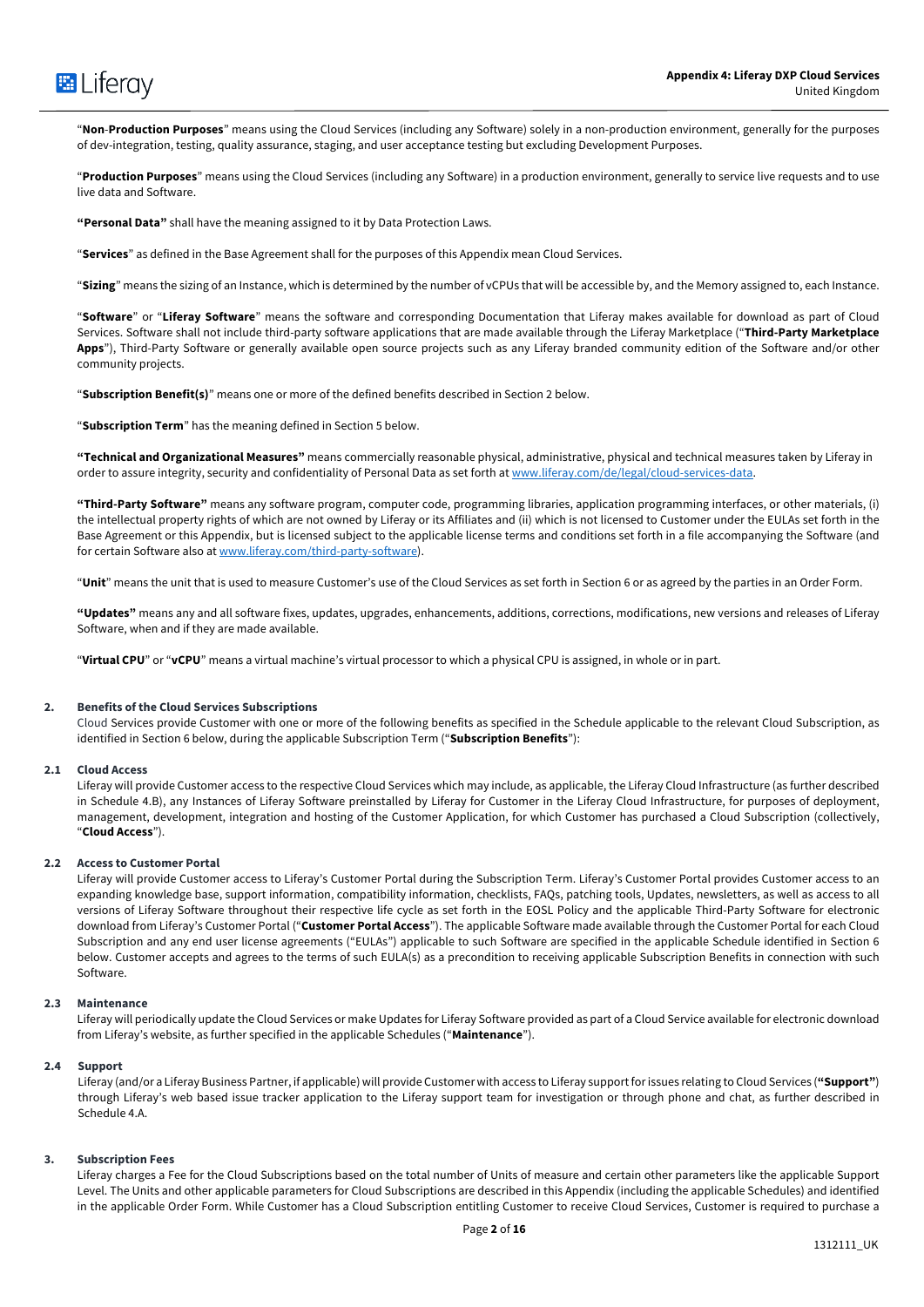

quantity of Cloud Subscriptions equal to the total number of Units applicable to that Cloud Subscription (including variants or components of the Software or Cloud Services) that Customer deploys, uses or executes. In addition, if Customer uses any of the Cloud Services to support or maintain Liferay Software (or any part thereof) or any software that is not Liferay Software then Customer must purchase Cloud Subscriptions equal to the amount of Units applicable to that Liferay Software for which Customer uses Cloud Services. If Customer terminates Subscriptions or does not renew Subscriptions within thirty (30) days after the termination or expiration of a Subscription Term and as a genuine pre-estimate of Liferay's losses and costs associated with reinstatement, Liferay reserves the right to charge Customer reinstatement Fees on a per Unit basis (the "Reinstatement Fee"), if and when Customer wishes to reinstate the terminated or expired Subscriptions. The Reinstatement Fee per Unit shall be equal to one hundred twenty percent (120%) of the Fees for the reinstated Subscription Services, agreed between Customer and Liferay as of the date of reinstatement, and pro-rated based on the lapsed period between the expiration or termination of the Subscription Term and the date the Subscription Services are reinstated.

#### **4. Use of the Services, Restrictions**

## **4.1 Account**

Customer is required to create an Account for each Customer User to access and use Cloud Services by providing a valid email address and creating a secure password. Customer remains fully responsible for confidentiality of credentials used by Customer Users to access their respective Accounts and any activity through those Accounts, either by End Users or third parties resulting of any unauthorized access to the Cloud Services. Customers may not (and may not allow third parties to) access the Services or, provide any third party access to the Services, in a manner that is intended to avoid Fees or to circumvent maximum capacity thresholds for the Cloud Services or otherwise increase the Cloud Service scope or level provided for each Customer.

#### **4.2 Use of the Service**

**(i) General.** Subject to Customer's compliance with the Agreement, Liferay grants to Customer a non-transferable, non-exclusive, worldwide (subject to any applicable export restrictions), non-sublicensable right to use the Cloud Services in order to deploy, develop, manage and host the Customer Application limited to the applicable Subscription Term and limited to and in connection with the Units for which Customer has purchased Cloud Subscriptions from Liferay or a Business Partner. Customer acquires only the right to use the Cloud Services and Software as set forth in this Appendix but does not acquire any rights of ownership in the Cloud Services or Software. Liferay reserves all rights to the Cloud Services (including any Software) not expressly granted to Customer. **(ii) Internal Use and Affiliates.** Customer's right to use is limited to Customer's internal purposes (which shall include use by or on behalf of Customer's Affiliates and Affiliates shall not be considered a third party for the purposes of this Section, provided that Customer remains responsible for the Affiliates' compliance with terms of the Agreement and any Order Form). The foregoing sentence is not intended to limit Customer's internal use of the Cloud Services (including any Software) to operate a web site and/or to offer Customer's own software as a service, which may be used and accessed by an unlimited number of End Users, provided such web site or service does not include a distribution of the Cloud Services (including any Software), in whole or in part. **(iii) Use by Third Parties.** The Cloud Services may be used under the terms of this Appendix by Customer Users, provided that Customer remains responsible for all of Customer's obligations under the Agreement and for the activities and omissions of Customer Users.

#### **4.3 Restrictions**

#### **4.3.1 General Restrictions**

The rights granted to Customer under this Appendix do not authorize Customer and Customer will not (and will not allow any third party to): (i) distribute, sell, rent any parts of the Cloud Services to a third party; (ii) reverse engineer, translate, modify, loan, convert or apply any procedure or process to the Cloud Services or any parts thereof in order to ascertain, derive, and/or appropriate for any reason or purpose, the source code or source listings of the software utilized by Liferay in the provision of the Cloud Services, Liferay Software or any trade secret information or process contained in the Cloud Services (except as permitted under applicable law or license terms applicable to the concerned item); (iii) execute or incorporate other software (except for approved software as more particularly identified in the Documentation or specifically approved by Liferay in writing) into the Cloud Services, or create a derivative work of any part of the Cloud Services including but not limited to, any software utilized by Liferay in the provision of the Cloud Services; (iv) remove any product identification, trademarks, trade names or titles, copyrights, legends or any other proprietary marking in the Cloud Services; (v) disclose the results of any benchmarking of the Cloud Services (whether or not obtained with Liferay's assistance) to any third party; (vi) use Cloud Services or Software for the purpose of building a competitive product or service to the Liferay Software or Cloud Services or copying the Software's or Cloud Services features or user interface; (vii) use the Cloud Services or Software to develop or enhance any (a) software that is not Software including but not limited to any open source version of Software (such as "Liferay Portal") or (b) derivative works of any software that is not Software or developing Forked Software; (viii) use any of the Cloud Services in violation of any applicable laws (including i. a. Data Protection Laws, export or IP laws) or for any illegal activities or promotion, solicitation or encouraging of illegal activities and substances; (ix) using Cloud Services in a manner that might affect availability and enjoyment of the Cloud Services by other users or third parties (such as unauthorized access to the accounts of other customers, harassing other users or third parties, any attempts to circumvent agreed limitations or the Cloud Service, intercepting, unauthorized monitoring or penetration, performance, vulnerability or security testing of the Cloud Service or breaching security measures, use for illegal or unlawful file sharing, launching or facilitating a denial of service attack (DoS) from or on Cloud Service, hacking, cracking, spoofing or defacing any portion of the Cloud Service, posting, transmitting or distributing spam mail, mass mailings, chain letters, any robot, spider, site search/retrieval application, or other automatic or manual process or device to retrieve or index data or "data mine"); or (x) using Cloud Services for any purposes that might impact life, health or environment or telecommunication services, as "miner" or "forder" of cryptocurrencies or using Cloud Services to operate a general-purpose proxy or "open proxy". For clarity and avoidance of doubt, distributing or otherwise providing access to any portion of the Cloud Services to a third party or using any of the Cloud Services for the benefit of a third party is a material breach of the Agreement, even though open source licenses applicable to certain software packages may give Customer the right to distribute those packages (and this Appendix is not intended to interfere with Customer's rights under those individual licenses).

#### **4.3.2 Non-Compliance and Remedies**

Customer agrees to indemnify, defend and hold Liferay harmless from and against any costs, losses, liabilities, claims or expenses (including reasonable attorneys' fees) arising out of any allegation or claim to the extent is based on a violation of Section 4.3.1. In addition, Customer agrees that as a remedy in case of a breach as set forth in Section 4.3.1 (vii) above, Customer will pay Liferay the Cloud Services Fees for each Unit for which Customer utilizes the Cloud Services or Software in connection with such software that is not Software as genuine pre-estimate of Liferay's losses and costs associated with such breach.

#### **4.3.3 Limiting Devices**

Customer is hereby notified that the Cloud Services may contain or be subject to time-out devices, counter devices, and/or other devices intended to ensure the limits of the rights granted to Customer under this Appendix will not be exceeded ("**Limiting Devices**"). If the Cloud Services contain or are otherwise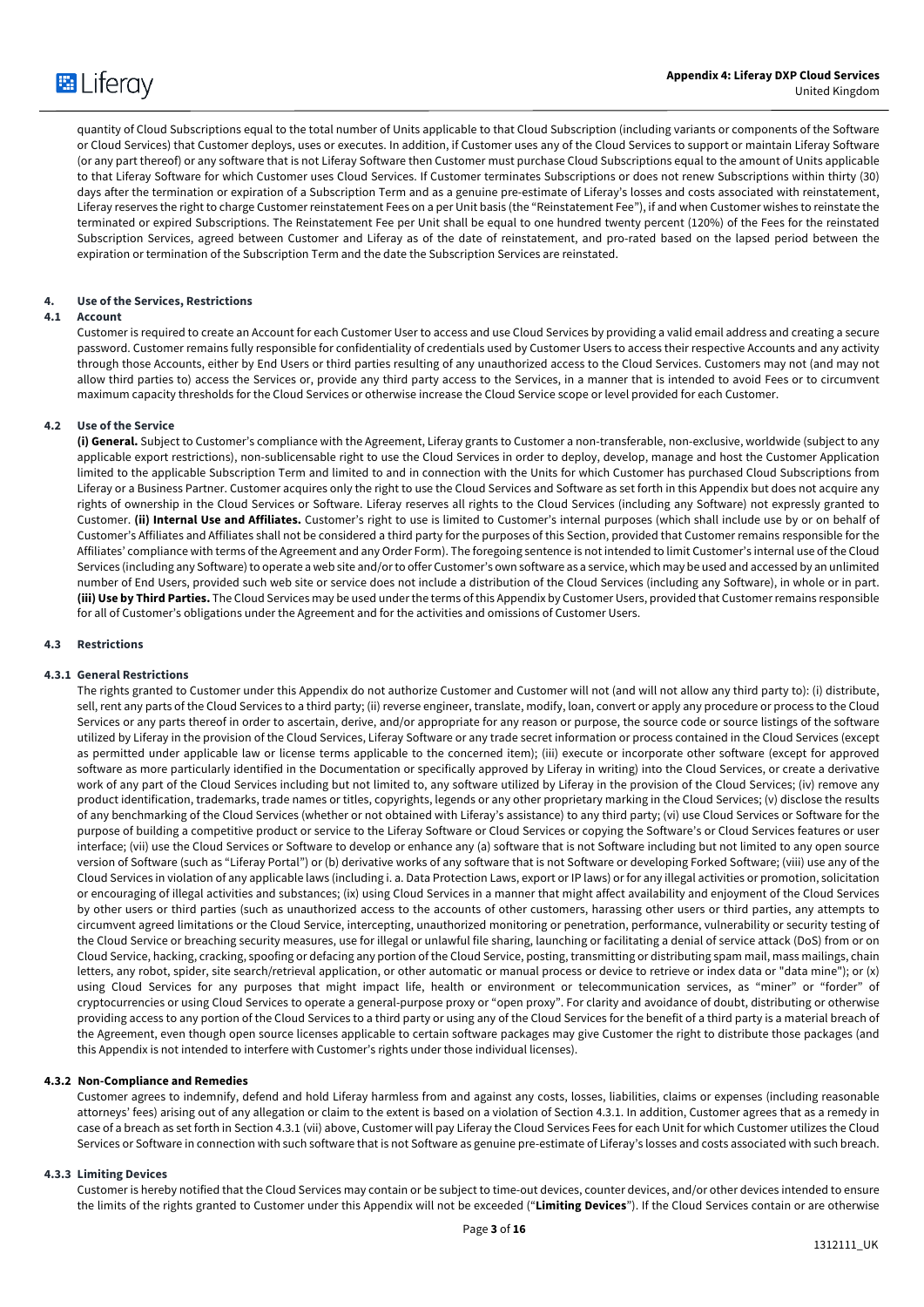

subject to Limiting Devices, Liferay will provide Customer with materials necessary to use the Cloud Services to the extent permitted. Customer may not tamper with or otherwise take any action to defeat, disable or circumvent a Limiting Device or timing or use restrictions that are built into, defined or agreed upon, regarding the Cloud Services, including but not limited to, resetting the Unit amount.

#### **4.3.4 Derivative Works**

Customer acknowledges and agrees that title to the Cloud Services including but not limited to, any software utilized by Liferay in the provision of the Cloud Services and each component, copy and modification, including but not limited to all derivative works, transformations, improvements or upgrades ("**Derivative Works**") whether made by Liferay, Customer or on Liferay's or on Customer's behalf, including those made at Customer's suggestion and all associated intellectual property rights, are and shall remain the sole and exclusive property of Liferay, its Affiliates and/or its licensors. As between Customer and Liferay, Customer shall own all independently developed code and documentation and any associated intellectual property rights developed by Customer or on Customer's behalf that are separate from the code base of the Software provided or otherwise made available as part of the Cloud Services (i.e. non-Derivative Works).

#### **5. Subscription Term, Termination and Suspension**

## **5.1 Subscription Term**

Unless otherwise agreed by the parties in writing, Cloud Subscriptions (i) will begin on the date Liferay accepts Customer's order for the applicable Cloud Subscriptions (please note that the foregoing does not limit Customer's obligation to pay for Cloud Services that Customer previously used but for which Customer has not paid), (ii) will run for and have a minimum term of twelve (12) months, (iii) cannot be terminated for convenience by either party and (iv) may be renewed by the parties upon mutual agreement. The initial term and any renewal term are collectively referred to as the "**Subscription Term**".

#### **5.2 Suspension and Termination, Retention of Customer Content**

Without limiting other rights that Liferay may have, Liferay may suspend or terminate Customer's use of Cloud Services, disable access to the Cloud Service for Customer or Customer Users or take down Customer Content immediately, if Liferay reasonably believes Customer or Customer Users have breached the Agreement, applicable law or have violated or are violating any third party rights, without any liability to Customer and without obligation to refund any prepaid Fees to Customer and Customer will continue to incur applicable Fees for the Cloud Services during any suspension. Where appropriate and permitted under applicable law, Liferay will notify Customer of any suspension and reasons thereof and request rectification of the breach within a reasonable time frame specified by Liferay in the notification ("**Cure Period**"). If Customer fails to rectify violation of the Agreement within the Cure Period, then the Agreement will automatically terminate upon expiration of the Cure Period without any liability to Customer.

#### **6. Available Cloud Subscriptions Applicable Schedules**

Table 6 below sets forth various Cloud Subscriptions that Liferay offers. The applicable Schedules for each Subscription listed in Table 6 contain specific information, terms and conditions regarding the relevant Cloud Subscriptions.

## **Table 6**

| <b>Subscriptions</b>                | <b>Description</b>                                                             | <b>Schedule</b> |
|-------------------------------------|--------------------------------------------------------------------------------|-----------------|
| Liferay DXP Cloud                   | Liferay DXP Cloud is Liferay's offering of "Liferay DXP" Software preinstalled | 4.C.            |
|                                     | in the Liferay Cloud Infrastructure.                                           |                 |
| Enterprise Search for               | Enterprise Search for DXP Cloud Subscriptions provide certain search           | 4.D             |
| DXP Cloud                           | server functionalities.                                                        |                 |
| Liferay Analytics Cloud for DXP     | Liferay Analytics Cloud is a software-as-a-service ("SaaS") offering providing | 4.D             |
| Cloud                               | data-driven insights that enable users to optimize digital experiences         |                 |
|                                     | created on Liferay DXP.                                                        |                 |
| Liferay Paid App                    | Liferay Paid Apps DXP Cloud Add-On Subscriptions provide for additional        | 4.D             |
| DXP Cloud Add-On                    | coverage for Liferay apps available through Liferay's Marketplace.             |                 |
| Third Party Add-On                  | Various Subscriptions to third party services and offerings.                   | 4.D             |
| <b>Designated Contacts</b>          | Designated Contacts DXP Cloud Add-On Subscription enables adding further       | 4.D             |
|                                     | Designated Contacts.                                                           |                 |
| <b>Extended Premium Support for</b> | Extended Premium Support Subscription extends the benefits associated          | 4.D             |
| DXP Cloud                           | with the Premium Support Phase for Maintenance and Support of certain          |                 |
|                                     | Liferay Software into the Sustained Support Phase.                             |                 |
| Liferay Commerce for DXP Cloud      | Liferay Commerce for DXP Cloud is Liferay's digital commerce platform          | 4.E             |
|                                     | preinstalled in the Liferay Cloud Infrastructure.                              |                 |

**7. External Offerings, Content, Linking**

Certain External Offerings may be made available for use on or in connection with the Cloud Services. Each Customer is fully responsible for the choice of any External Offerings within a Customer Application. The availability of such External Offerings does not constitute any endorsement by Liferay nor implies that the External Offerings will interoperate with any Cloud Services (including any Liferay Software as applicable) regardless of whether an item of External Offerings is designated as Liferay "certified" or similar. Liferay does not provide any warranty, does not necessarily support and has not necessarily confirmed the validity, functionality or screened the content of such External Offerings and any use is at Customer's own risk. The terms and/or conditions that apply to Customer's use of any External Offerings within a Customer Application are as solely agreed upon between Customer and the External Offerings provider and do not apply to Liferay. Liferay and its licensors and vendors have no obligations and/or liability with respect to such third party or the External Offerings. If a Customer chooses to use External Offerings within a Customer Application, Customer authorizes Liferay to grant the External Offerings access to Customer Content, Customer Application, and applicable Accounts, in each case to the extent necessary to provide the External Offerings or for interoperability with the External Offerings. External Offerings may be removed from or be made no longer available through Cloud Services at any time, for example but not limited to if a takedown is required by law or court order or due to inconsistent interoperability. Customer may furthermore encounter links to non-Liferay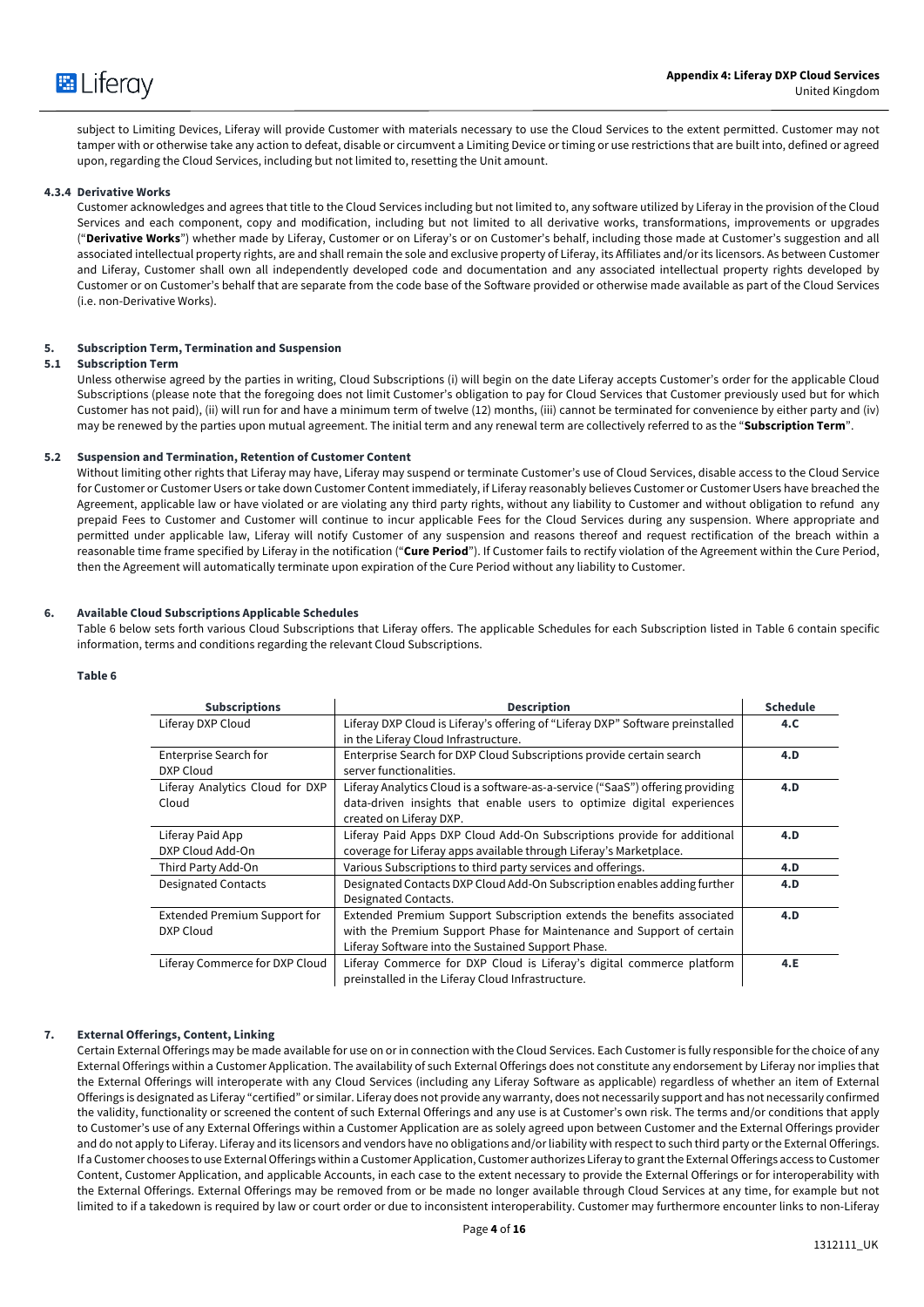

websites, services, content or other external sources while using Cloud Services, which should not be interpreted as endorsement of Liferay of such third party sites or the company, products, services or content to which they link as they are not under Liferay control, Liferay has not reviewed or is otherwise responsible for them and Liferay is not responsible for the content of any linked site or any link contained in a linked site. If Customer decides to access any third party site, product or service linked through Cloud Services, Customer does so at Customer's own risk and agrees that Liferay is not responsible or liable for any loss or expenses that may result due to Customer's use of (or reliance on) the external site or content.

## **8. Customer Content, Feedback**

## **8.1 Liferay's Rights In The Content**

In order to make Cloud Services available to Customer, Customer gives Liferay, its Affiliates, subcontractors, and any third party service providers on whose services Liferay may depend to provide the Cloud Services a worldwide, royalty-free, perpetual, non-exclusive license to make, use, reproduce, prepare derivative works from, distribute, import, perform, transform and display or communicate to the public (including the right of making available) Customer Content for the purpose of providing the Cloud Services to Customer. Liferay does not expect to access Customer Content or provide it to third parties except (a) as required by applicable law or regulation (such as responding to an audit, agency action, a subpoena or warrant); (b) as may be necessary to deliver, enhance or support the Cloud Services provided to Customer; (c) to prevent, detect or address fraud, security or technology issues; (d) to investigate potential breaches of Customer's agreements with Liferay or to establish Liferay's legal rights or defend against legal claims; or (e) to protect against harm to the property, rights, or safety of Liferay, its users or the public. Except as set forth in this section, Liferay obtains no rights in Customer Content under the Agreement. Customer represents and warrants that Customer owns all rights in, or has received a valid license to use the Customer Content, with rights or license sufficient to enable any activities in connection with the Cloud Services. Customer must provide all required and appropriate warnings, information and disclosures as may be required due to the nature of the Customer Content.

### **8.2 Customer Responsibilities**

- 8.2.1 Customer is solely responsible for the Customer Content used with or made available through Customer's use of the Cloud Services, including but not limited to the Customer Content's compliance with applicable laws (including any applicable export laws or Data Protection Laws), the Customer Content's compliance with the Agreement, the right to use such Customer Content, and administering take down notices related to the Customer Content and Customer will remove immediately any Customer Content that does not meet these compliance requirements. Customers will not use the Cloud Services to store, create, transmit, share, publish, modify, or deploy Customer Content that is (i) violating laws, regulations or violates, misappropriates or infringes or is invasive of rights of any third parties, (ii) regulated under the International Traffic in Arms Regulations (ITAR); (iii) is malicious or contains technology that may damage, interfere with, or intercept any system, program or data, including viruses, worms, trojan horses, time bombs or other harmful or disruptive components; (iv) is threatening, abusive, harassing, defamatory, slanderous, libelous, derogatory, or violent; (v) is vulgar, obscene, bigoted, hateful, disparaging, or that advocates racial or ethnic intolerance; or (vi) is profane, scandalous, pornographic, pedophilic, indecent, or otherwise objectionable; (vii) harm minors in any way; (viii) deceives or misleads the addressee about the origin of such messages or communicates any information which is grossly offensive or menacing in nature; or (ix) infringes any patent, trademark, copyright or other proprietary rights. Customer may be required upon a reasonable request by Liferay to provide Content or other information as may be reasonably necessary to ensure Customer's compliance with the Agreement. Customer will immediately respond to any notice that Customer receives claiming that Customer Content violates laws, this Agreement or a third party's rights, including, as applicable, notices under the applicable copyright laws, and take corrective action, which may include but is not limited to promptly removing any such Customer Content. Customer will maintain a policy to respond to any and all such requests that Customer may receive regarding Customer Content. Liferay however reserves the right to suspend or terminate Customer's use of or access to the Cloud Services immediately and without liability to a Customer if any Content breaks any applicable law, requires additional consent or permission a Customer has not obtained, or does not comply with the Agreement. Customer is responsible for ensuring that Customer Content is authorized for export, distribution and use under the Export Administration Regulations (EAR) and other export control laws and regulations that may be applicable based on Customer's use of the Cloud Services.
- **8.2.2** Customer agrees to indemnify, defend and hold Liferay harmless from and against any costs, losses, liabilities, claims or expenses (including reasonable attorneys' fees) arising out of any allegation or claim to the extent is based on (i) Customer Content, (ii) the combination of Customer Content with other applications, content or processes, or (iii) any claim or allegation that Customer Content infringes or misappropriates the intellectual property rights of any third party.
- **8.2.3** Customer is solely responsible for assessing if the backup functionalities that Liferay may provide as part of the Cloud Services are sufficient for Customer's purposes and needs. Between Liferay and Customer, Customer is responsible for taking security precautions for backing up Customer Content and for any other measures, that Customer deems necessary to ensure that Customer Content is not lost. Customer may lose any of the Customer Content for which Customer does not maintain a copy outside of the Services. Liferay and/or any of its vendors are not responsible to Customer, Customer Users or any third party, if Content is lost or deleted.

#### **8.3 Feedback**

Within the scope of this Appendix Customer may submit feedback, including comments, information, enhancement requests, recommendations, corrections, and ideas regarding the Cloud Services (collectively "Feedback"). Customer confirms that such Feedback is not confidential information of Customer or any third party, but shall be deemed Liferay's Confidential Information. Customer grants Liferay a worldwide, perpetual and irrevocable license to use any and all Feedback for any purpose, including but not limited to incorporating such Feedback as Liferay's own into its products and services without any obligation to account to Customer in any way, which shall include without limitation, no attribution or compensation obligations, etc., and Liferay shall be the owner of any products and services it creates based, directly or indirectly on Customer's Feedback.

#### **9. Non-Compliance**

Customer will immediately notify Liferay if Customer suspects someone has breached Customer's obligations with respect to Customer's use of the Cloud Services, or has obtained unauthorized access to Customer's Accounts, the Customer Content and/or Cloud Services. If Liferay has reason to believe that Customer or Customer Users have breached the Agreement, subject to confidentiality obligations of the Agreement, Liferay or its designated agent may inspect Customer's use of the Cloud Services, including Customer's Accounts, Customer Content and records, to verify Customer's compliance with the Agreement. Customer will not interfere with Liferay's monitoring activities and will provide Customer Content or other information regarding Customer's Accounts and/or Customer Content as may be reasonably requested by Liferay to ensure that Customer's use of the Cloud Services complies with the Agreement.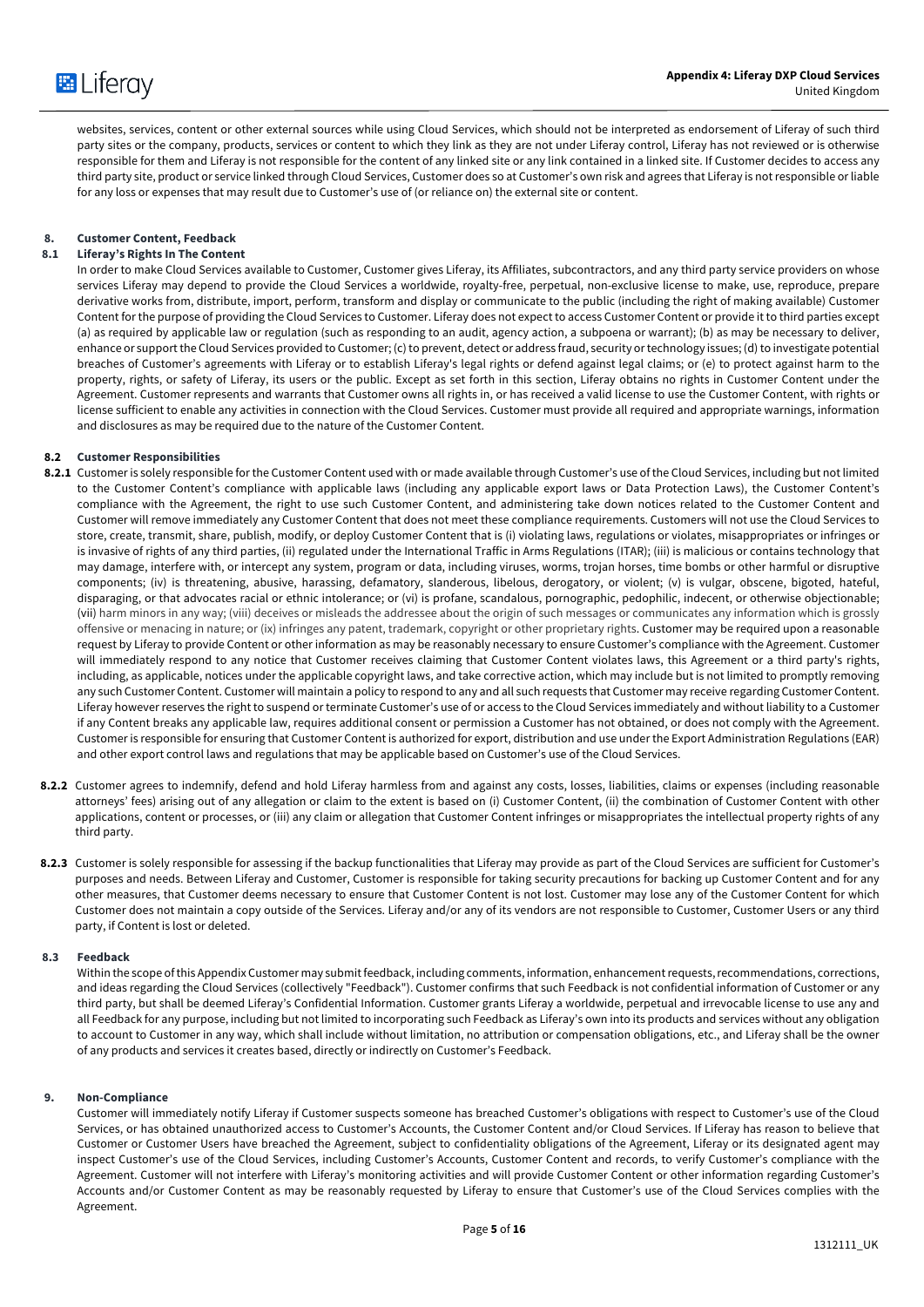## **10. Indemnification**

## **10.1 Obligations**

If an unaffiliated third party initiates a legal action against Customer (such action, a "**Legal Action**") and that Legal Action includes an allegation that Liferay's provision of Liferay Cloud Infrastructure Services and any Software provided as part of the Cloud Subscription Services ("**Cloud Content**") directly infringes the third party's copyrights, trademarks or misappropriates the third party's trade secret rights ("**Third Party Rights**"; and, such allegation within a Legal Action, a "**Claim**") and Customer has complied with and remains in compliance with the terms of this Section 10, then, subject to the other terms in this Section 10, Liferay will (i) defend Customer against the Claim and (ii) pay costs, damages and/or legal fees that are included in a final judgment against Customer (without right of appeal) or in a settlement approved by Liferay that are attributable to Customer's use of the Cloud Content.

#### **10.2 Remedies**

If an injunction against Customer's use of any Cloud Content is obtained pursuant to a Claim, Customer's use of Cloud Content is found by a court to infringe Third Party Rights or if Liferay believes that such a finding, injunction or a Claim is likely, then Liferay may, at its option and expense do one or more of the following: (i) obtain the rights necessary for Customer to continue using the Cloud Content consistent with the Agreement; (ii) replace the infringing portion of the Cloud Content with functionally equivalent components that are not infringing Third Party Rights; (iii) modify the Cloud Content so that it does not infringe Third Party Rights anymore ((i)-(iii) collectively referred to as "**IP Resolutions**"); or (iv) if none of the IP Resolutions is available on a basis that Liferay finds commercially feasible, then Liferay may terminate the Agreement and/or the applicable Order Form without further obligations to Customer under this Section 10.2 or any other liability for such termination, discontinue providing the Cloud Content to Customer, disable Customer's access to the affected Cloud Services and, if Customer then returns and discontinues use of all items of affected Cloud Content in Customer's possession that are the subject of the Claim, Customer will receive a pro rata refund based on the time remaining under the applicable Cloud Subscription as of the effective date of such termination. If Customer chooses not to return any or some of the affected Cloud Content upon termination by Liferay in accordance with this Section 10.2, Customer shall bear the sole risk of any costs, damages and/or attorney's fees arising from Customer's continued use of the Cloud Content following Customer's receipt of Liferay's termination notice, and shall indemnify and hold Liferay harmless from such costs, damages and/or attorney's fees.

#### **10.3 Conditions**

As conditions precedent to Liferay's obligations to Customer under this Section 10, Customer must (i) be current in the payment of all applicable Subscription Fees prior to a Claim or threatened Claim; (ii) notify Liferay in writing of the Claim promptly, but in no event later than ten (10) days of receipt of the Claim for which relief is sought under the Agreement; (iii) provide Liferay with the right to control and conduct the defense of the Legal Action (to the extent the Legal Action is related to the Claim) with counsel of its choice and to settle such Claim at its sole discretion; (iv) not assert or have asserted or have encouraged or assist any third party to assert, against Liferay or any of its Affiliates, customers or Business Partners, any claim that Liferay or a Liferay product infringes copyrights, patents or trademarks, or misappropriates trade secret rights; and (v) cooperate with Liferay in the defense of the Claim.

#### **10.4 Exclusions**

Notwithstanding the foregoing, Liferay will have no obligations under Section 10 with regard to any Claim to the extent that it is based upon (i) a modification of the Cloud Content not made by, or at the written direction of, Liferay (ii) Liferay's compliance with any designs, specifications or instructions provided by Customer; (iii) use of the Cloud Content in combination with products, data or business methods not provided by Liferay, if the infringement or misappropriation would not have occurred without the combined use; (iv) facts or circumstances constituting a breach of the Agreement; (v) use of any release of the Cloud Content if, as of the date of a Claim the infringement or misappropriation would not have occurred through use of a more recent release of the Cloud Content, as applicable; (vi) any use of the Cloud Content by Customer other than for Customer's internal use; (vii) use by Customer after notice by Liferay to discontinue use of all or a portion of the Cloud Content to avoid infringement or misappropriation; (viii) a claim or lawsuit by Customer against a third party (or results from or arises out of such claim or lawsuit); or (ix) allegations associated with software, technology, products or other subject matter other than Cloud Content (including, but not limited to allegations associated with any legal action other than the Claim, including any allegations that remain after the Claim is resolved), and Customer assumes full responsibility for fees, costs and damages associated with defending, settling and/or paying any resulting judgment or settlement in connection with software, technology or products that are not Cloud Content.

#### **10.5 Sole Remedies**

No express or implied warranties by Liferay or its Affiliates are created as a result of this Section 10. To the maximum extent permitted by law, this Section 10 states Customer's sole and exclusive remedies and Liferay's sole obligations for claims arising from or related to copyrights, patents, trademarks, trade secrets or any other intellectual property rights as relates directly to the Cloud Subscription Services and Cloud Content and supersedes any other Liferay obligation related to the subject matter of this Section 10 (including, but not limited to, indemnification, breach of warranty, and/or breach of contract under the Agreement). For the avoidance of doubt, the terms of this Section 10 shall apply in the place of, and Customer expressly waives any rights, and releases Liferay from any obligations, under the terms of any other warranties or terms relating to intellectual property rights or remedies, including without limitation indemnification terms or conditions that may be included in the Base Agreement. If there are any other applicable indemnity coverage or remedies available to Customer related to intellectual property infringement under the Base Agreement, Customer agrees that the total of all benefits payable under all such provisions will not exceed the total damages, costs, and expenses incurred by Customer, and that Liferay will pay only its proportional share of such total damages, costs, and expenses subject to the limitations of liability set forth in the Base Agreement. To avoid any doubt, nothing in this Section 10 derogates from the limitations and exclusions of liability under Section 7 of the Base Agreement.

#### **11. Data Privacy and Security**

- **11.1** Information as to whether, what and how Customer data may be processed through Cloud Services can be found at: https://www.liferay.com/legal/cloudservices-data.
- **11.2** Customer agrees that for purposes of processing of Customer's Personal Data through the Cloud Services Liferay acts as data processor and is appointed and authorized to process such Personal Data on behalf of Customer in accordance with Customer's instructions and in accordance with the terms of the Agreement (including Liferay's confidentiality obligations set forth in the Base Agreement) and only to the extent required in order to provide the Cloud Services to Customer but for no further purposes. The Parties agree that Customer's instructions are properly documented in the Agreement. Processing of Personal Data for any other purposes requires a prior written agreement between the Parties.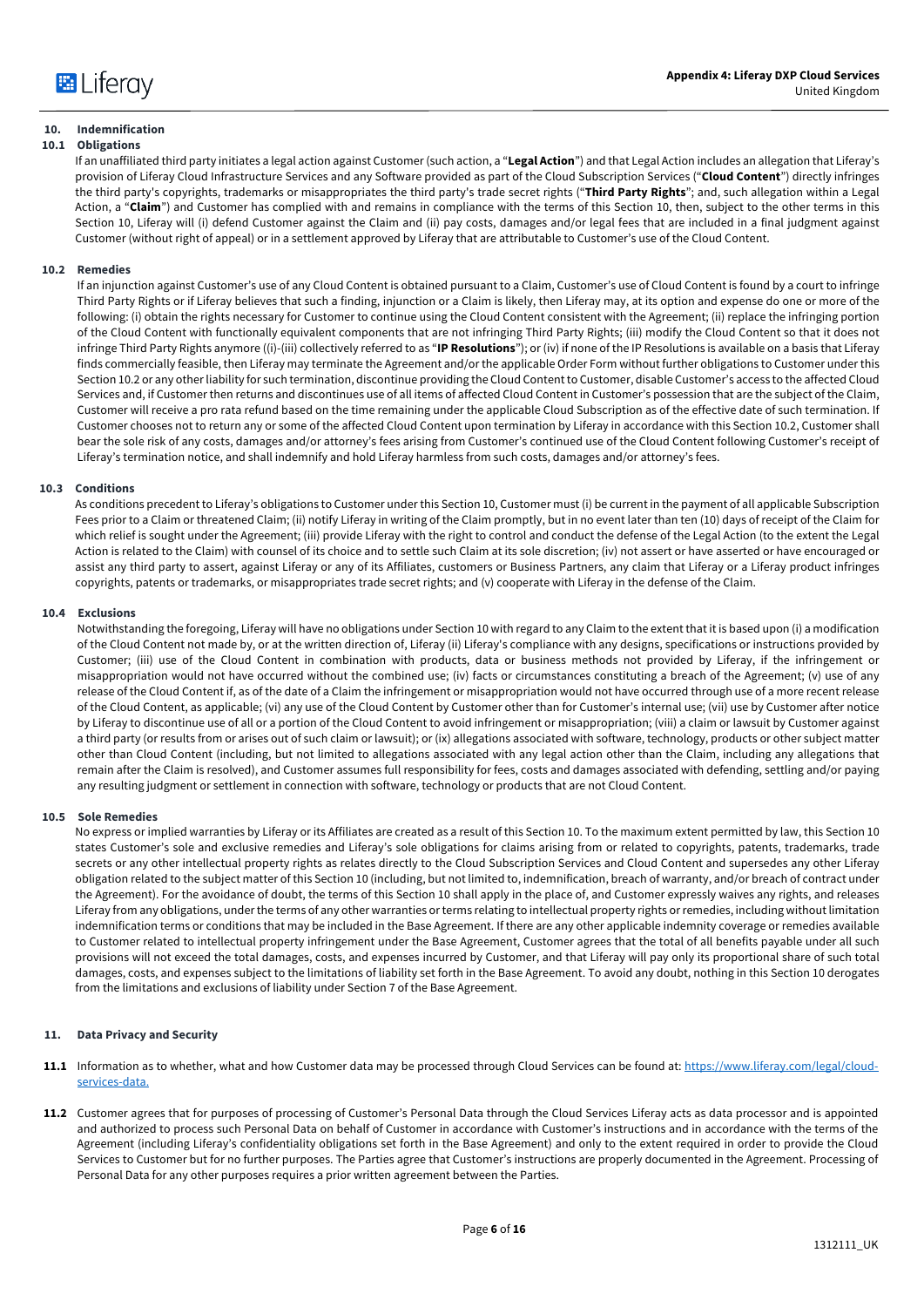# **E** Liferay

- **11.3** Customer acknowledges that for purposes of delivering the Cloud Services Liferay engages the Affiliates and subcontractors identified at www.liferay.com/legal/cloud-services-data as sub-processors, and that such sub-processors are located in territories world-wide that may not have the same level of protection as the country of the origin of Personal Data. Customer authorizes Liferay to engage the aforementioned and additional subprocessors ("Sub-processors"), provided that: (i) Liferay imposes obligations on the Sub-processors with regard to processing of Personal Data that shall be not less strict than those agreed between Customer and Liferay in this Section; (ii) as between Liferay and Customer, Liferay remains responsible for processing of Personal Data by its Sub-processors and liable for any violations of Liferay's obligations under the Agreement; (iii) Liferay maintains at all times the current list of Sub-Processors available at: https://www.liferay.com/legal/cloud-services-data; and (iv) Customer may object to an appointment of an additional Sub-processor by Liferay due to justified concerns regarding such Sub-processors' ability to comply with the data privacy and security obligations applicable to Liferay under the Agreement. Upon receipt of Customer's objection specifying the concerns, Liferay and Customer will enter into good faith negotiations to address Customer's concerns. If Parties should not be able to agree on measures to resolve Customer's concerns in due time, either party may terminate the Agreement without liability to the other party.
- **11.4** Throughout the term of the Agreement Liferay will maintain commercially reasonable and appropriate Technical and Organizational Measures **("TOM")** to protect any Personal Data stored by Customer in the Cloud Service. Liferay may at its sole discretion update its TOM at any time and without notice to Customer, provided, however, that any such updates shall not materially reduce the security and data protection standards set forth in the TOM applicable as of the Order Form Effective Date of the Order Form governing Customer's use of the applicable Cloud Service.
- **11.5** Each party shall comply with its respective obligations under the Data Protection Laws. As the party in control of Personal Data, Customer is at all times responsible for assessing if the contractual assurances, TOM implemented and backup functionalities offered by Liferay are appropriate for the Personal Data Customer intends to upload to the Cloud Services in accordance with the Data Protection Laws. Customer shall refrain from uploading to and/or, if required to assure compliance with the Data Protection Laws, remove, Personal Data from the Cloud Services to the extent processing of such Personal Data through the Cloud Service would constitute a violation of the Data Protection Laws applicable to such Personal Data. To the extent required under applicable laws, Customer will obtain any necessary consent from, provide any required notification and/or information to the data subjects, and reply to the requests of the data subjects exercising their rights under the Data Protection Laws with regard to the Personal Data Customer transfers, uploads or stores in the Cloud Services. As between the parties, Customer is solely responsible for its own secure use of the Cloud Services, including, without limitation, compliance with Customer's own security policies, its use and distribution of access credentials.
- **11.6** Either party shall inform the other party of any security incident resulting in unauthorized alteration, disclosure, destruction or loss of Customer's Personal Data stored in the Cloud Services without undue delay ("**Security Incident**"). The Parties shall cooperate in good faith to investigate the reasons and consequences of the Security Incident and take reasonable steps to address the Security Incident and prevent future Security Incidents. Liferay may provide such notifications either via email notification to the email address associated with the applicable Designated Contacts and/or notification within the Cloud Service.
- **11.7** Upon Customer's written request to be made no later than fourteen (14) days upon expiration of Customer's Cloud Services Subscription, Liferay will provide Customer with access to the Cloud Services for up to a fourteen (14) day period starting from the date of receipt of Customer's request, solely for purpose of retrieval of Customer's Content, which includes Customer's Personal Data stored in the Cloud Services. Liferay shall have no obligation to maintain and will irretrievably remove the Content upon expiration of a thirty (30) day period after expiration of Customer's Subscription that provides for access to the Cloud Services.
- **11.8** Where Customer is established in the EEA, Switzerland or UK and unless otherwise agreed between the parties in the applicable Order Form, the terms of the Data Processing Addendum available at www.liferay.com/legal as of the Order Form Effective Date ("DPA") apply to the processing of Customer's Personal Data by Liferay and are incorporated in the Agreement and Customer's execution of the applicable Order Form governing the use of Cloud Services by the Customer shall be deemed as its execution of the DPA.
- **11.9** Where the Customer is not established in any of the territories mentioned in the previous sentence, Customer may enter into the DPA with Liferay, by adding a reference to the DPA to the Order Form applicable to the relevant Cloud Services, in which case the DPA will apply to the processing of Customer's Personal Data by Liferay and will be considered incorporated in the Agreement and Customer's execution of the applicable Order Form governing the use of Cloud Services by the Customer will be deemed as its execution of the DPA.
- **11.10** In any event of inconsistencies between the terms of the DPA and this Section 11, the terms of DPA shall prevail in relation to the Customer's Personal Data.
- **11.11** For clarification, either party understands and agrees that processing of the business contact data of the employees or third parties involved in the initiation or maintenance of the Agreement, performance or use of Subscription Benefits of the Agreement on behalf of the other party does not constitute data processing on behalf of that other Party. Liferay processes such business contact data only for purposes of the initiation and maintenance of the Agreement, performance or using Subscription Benefits of the Agreement but for no other purpose in accordance with its privacy statement at: www.liferay.com/privacypolicy.

## **12. Monitoring of Customer's Use of the Service**

Liferay may use solutions or technologies that monitor Customer's usage statistics while using the Cloud Services. Liferay will use such usage statistics related to Customer's use of the Cloud Service in accordance with the Privacy Policy posted at https://www.liferay.com/privacy-policy only to improve Liferay offerings, to assist a Customer in its use of the Liferay offerings and to monitor Customer's compliance with the use restrictions applicable to the Cloud Service as set forth in this Appendix. Liferay may collect and use, for any purpose, aggregated anonymous usage data about Customer's use of the Cloud Services.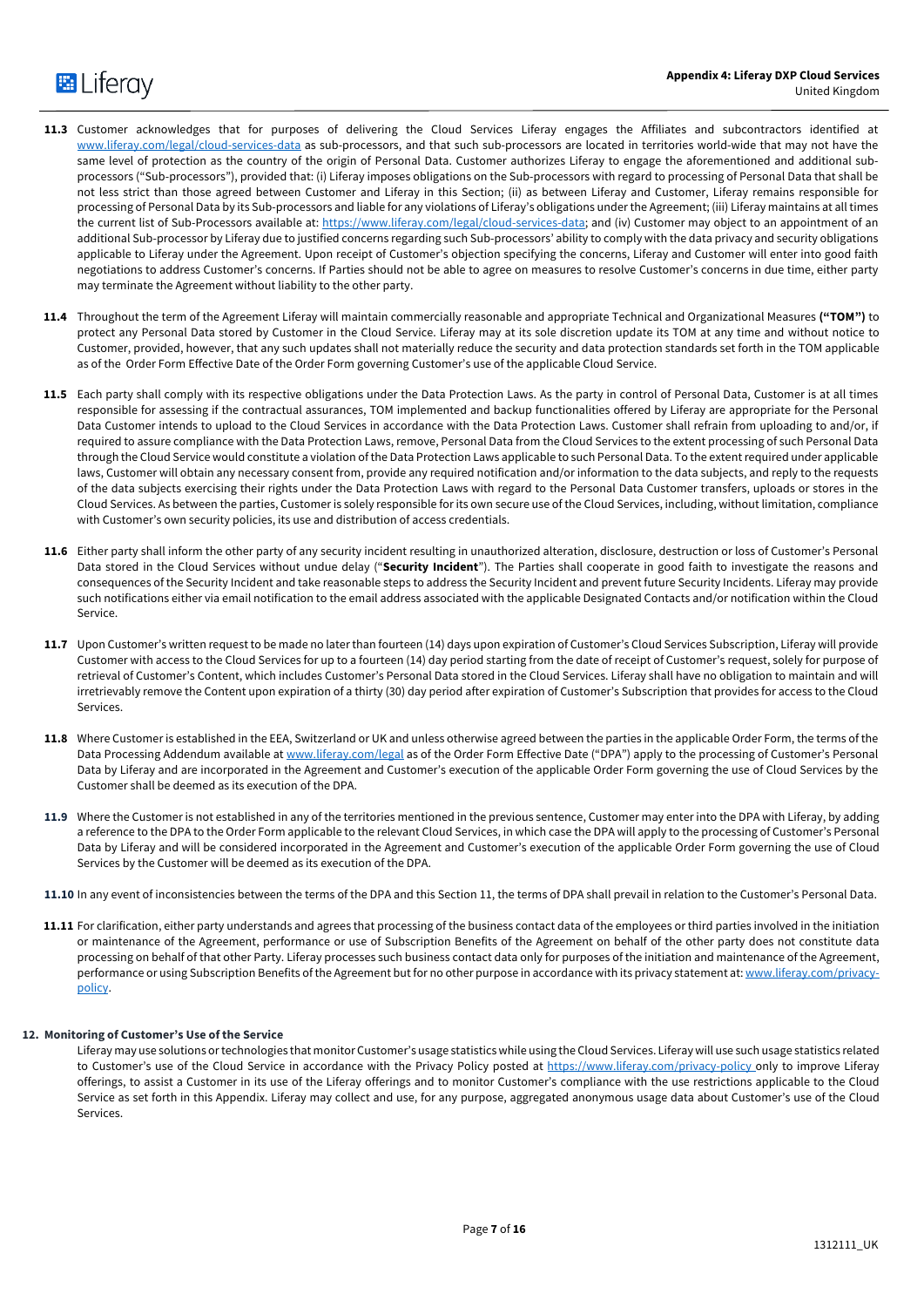## **E** Liferay SCHEDULE 4.A: SUPPORT

Liferay will provide Support to Customer according to the terms of this Schedule 4.A.

#### **1. Severity Levels**

The severity level for a particular Incident is determined through a mutual discussion between Customer and Liferay, and based on the business impact of the issue.

Severity 1 ("High") Incidents: A Severity 1 Incident means (i) for purposes of the Liferay Cloud Infrastructure (a) the production environment for the Customer Application is completely shut down or severely impacted or (b) the non-production environment for the Customer Application is completely inaccessible; or, (ii) for purposes of Liferay Software (a) production environment system is severely impacted, or (b) system operations or mission-critical applications are inoperable, or (c) mission-critical applications that have experienced repeated material system interruptions that are effectively making the applications inoperable.

Severity 2 ("Normal") Incidents: A Severity 2 Incident means (i) for purposes of the Liferay Cloud Infrastructure the non-production environment for the Customer Application is functioning with limited capabilities or is unstable with periodic interruptions; or, (ii) for purposes of Liferay Software (a) the system is functioning with limited capabilities, or (b) is unstable with periodic interruptions, or (c) mission critical applications, while not inoperable, have experienced material system interruptions.

Severity 3 ("Low") Incidents: A Severity 3 Incident means (i) for purposes of the Liferay Cloud Infrastructure any environment for the Customer Application is fully functional, but there are observed errors that do not impact the usability of an environment; or, (ii) for purposes of Liferay Software the system is fully functional, but there are observed errors that do not impact the usability of the system.

Liferay will work on Incidents designated as Severity 1 twenty-four (24) hours a day, seven (7) days a week, ("**24x7**"), provided that if resolution of a Customer's issue requires input from members of Customer's support team and they are not available to work during those hours, Liferay reserves the right to lower the severity level to match the actual business impact, if applicable, until Customer's support team is available to support the incident on a 24x7 basis.

#### **2. Designated Contacts**

Liferay will provide Support to Customer only through communication with the Designated Contacts. Customer may designate up to the number of Designated Contacts described in the table below based on the number of Subscriptions for Production Purposes Customer has purchased. Customer may add Designated Contacts by purchasing additional "Designated Contact Add-on" Subscriptions. Customer shall use commercially reasonable efforts to maintain consistent Designated Contacts during the relevant Subscription Term, provided that Customer may change its Designated Contacts from time to time as a result of changes in employment responsibilities, transfers, leaves of absence, resignation or termination of employment of such individual. Customer may not use a single Designated Contact to act as a mere forwarding service for other of Customer's personnel.

#### **Table 4.A-2**

| <b>Number of Subscriptions</b><br>for Production Purposes | <b>Designated Contacts</b> |
|-----------------------------------------------------------|----------------------------|
| $1$ to 4                                                  |                            |
| $5$ to $8$                                                |                            |
| 9 to 12                                                   |                            |
| 13 to 16                                                  | 12                         |
| 17 to 20                                                  | 15                         |
| 21 and over                                               | 18                         |

#### **3. Acknowledge Receipt Times**

Customer may report Incidents to Liferay in accordance with the provided contact information, currently at https://www.liferay.com/group/customer/support/contact/world-wide-support. Once Customer has contacted Liferay about an Incident, Liferay will provide an acknowledgement of receipt within the applicable time frame specified below, in accordance with Customer's appropriate Support Services Level. Bug fixes will be delivered to Customer's Designated Contacts. As used in this Section, a receipt acknowledgment means a qualified Liferay engineer has been assigned to the Incident and has begun to work to resolve the Incident.

#### **Table 4.A-3**

| <b>Severity Level</b> | <b>Acknowledge Receipt</b><br>Time |
|-----------------------|------------------------------------|
|                       | 1 clock hour                       |
|                       | 2 Business Hours                   |
|                       | 1 Business Day                     |

## **4. Support Exclusions**

Liferay is not obligated to provide Support in the following situations:

- i. Software or Cloud Service has been modified, changed, damaged by Customer in any way, except as provided in the applicable Documentation or otherwise as directed by or under agreement with Liferay, with or without malicious intent;
- ii. the Incident is caused by Customer's negligence, malicious intent, or hardware malfunction, or other causes beyond the reasonable control of Liferay;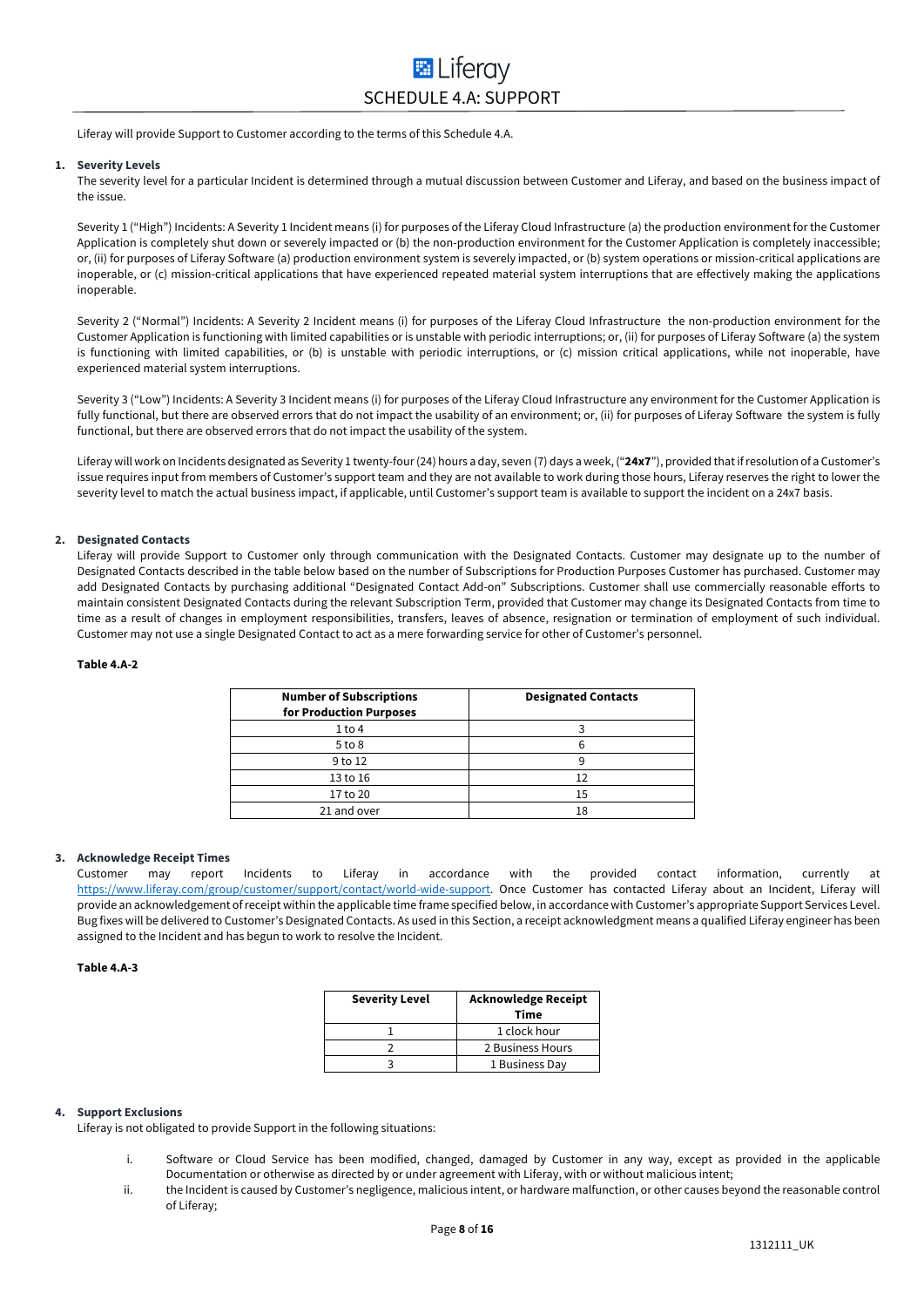

iii. the Incident is caused by Third-Party Software, unless the Third-Party Software

- causes the Software to not substantially conform to the Documentation;
- iv. Customer has been previously provided a fix for an Incident reported to Liferay and where Customer has not installed such fix within fortyfive (45) days after its being given to Customer; and/or
- v. Where Liferay has discontinued Services for the version of the Software in accordance with the EOSL Policy.

Notwithstanding the above, Liferay may nevertheless, but is not obligated to, provide Support to Customer in the above cases (i)-(v).

## **5. Conditions for Providing Support**

Prior to logging an Incident with Liferay, Customer will use commercially reasonable efforts to diagnose the nature of the Incident to ensure that it is resident in the Software or Cloud Service and not a third-party application or component. During the collaborative initial phase of reporting an Incident, Customer will reciprocate a reasonable level of time and resources in accordance with the severity of Incident. Customer acknowledges that Liferay's ability to perform certain Support may be conditioned upon access to and completeness of certain of Customer's information as reasonably requested by Liferay. Such information may include, but is not limited to, the type of hardware Customer is using, a description of the Incident for which Customer seeks Support, and any other additional software Customer is using.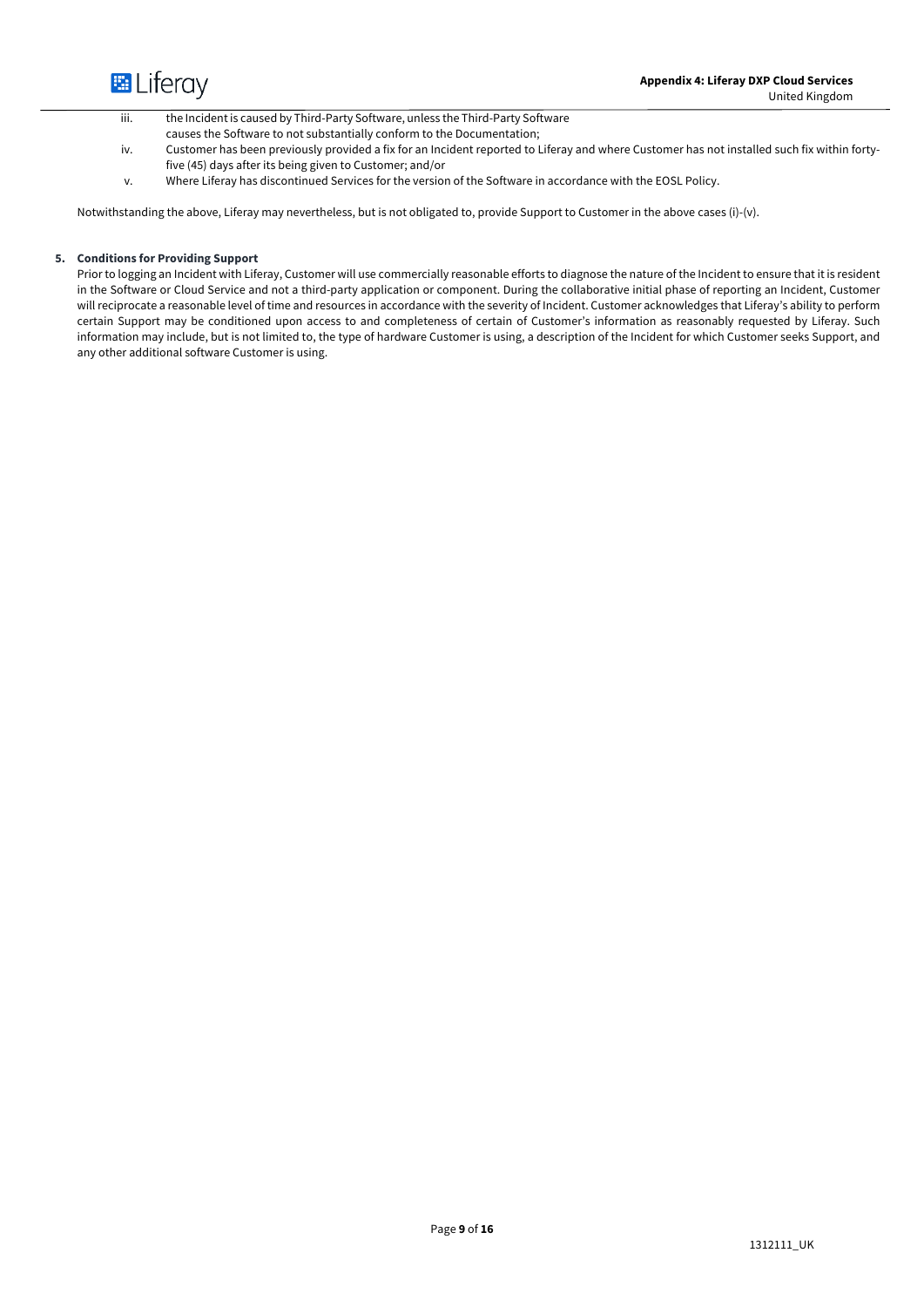Liferay Cloud Infrastructure Services ("Infrastructure Services") is a "platform as a service" Cloud Service that enables deployment, management, use and hosting of Liferay Software on Liferay Cloud Infrastructure. For clarity and avoidance of doubt, Infrastructure Services are a Cloud Service, as described in Section 2.1 of the body of this Appendix, are included in certain Cloud Subscriptions as specified in an applicable Schedule and are not available for purchase on a standalone basis.

#### **1. Definitions**

**"Complete Shutdown"** means the production environment for the Customer Application is completely shut down due to an Incident.

**"Scheduled Maintenance"** is the Maintenance conducted at regular intervals and during the time windows specified at https://help.liferay.com/hc/enus/articles/360032562611-DXP-Cloud-Platform-Release-Schedule ("Scheduled Maintenance Window"), which generally does not require the Infrastructure Services to be offline, but may lead to short periods of instability and downtime of up to one (1) clock hour.

**"Unscheduled Maintenance"** is Maintenance outside of the Scheduled Maintenance Window, required to resolve issues that are critical (e.g. security patches, fixes for Severity 1 Incidents) for the Liferay Cloud Infrastructure.

#### **2. Scheduled and Unscheduled Maintenance**

Liferay intends to periodically update, upgrade, backup, improve and/or discontinue certain functionality associated with the Infrastructure Services and Customer's user experience. As a result, the Infrastructure Services may be substantially modified. Liferay reserves the right at any time to change and/or discontinue any or all of the Infrastructure Services (including the underlying platforms and application programming interfaces ("**APIs**") and/or application binary interfaces ("**ABIs**") which may inhibit Customer's ability to use existing applications. Liferay will use reasonable efforts to provide advance notice of material changes to the Services on the applicable Infrastructure Services website.

If Liferay expects a downtime due to the Scheduled Maintenance, Liferay will notify Customer at least fourteen (14) days in advance. If Unscheduled Maintenance shall be required and Liferay expects any downtime due to the Unscheduled Maintenance, Liferay will notify Customer at least four (4) hours prior to the Unscheduled Maintenance. Any notifications of upcoming Maintenance will be provided via email to the Designated Contacts and include reason for the downtime, expected duration of the downtime and contact information.

Liferay will perform Unscheduled Maintenance to address Severity 1 issues. Liferay will address Severity 2 and Severity 3 issues through Scheduled Maintenance.

#### **3. Availability and Service Credits**

#### **3.1 Monthly Availability**

Liferay conducts continuous automatic and manual monitoring of the Infrastructure Services to proactively address any potential performance issues. Infrastructure Services provide for certain tools, which allow Customer to monitor its Customer Application.

Liferay will use commercially reasonable efforts to maintain Monthly Availability for the Infrastructure Services at or above 99,95%, except for: (a) Unscheduled Maintenance resulting in planned downtime of which Customer has been given advance notice or Scheduled Maintenance (together **"Planned Downtime**"), or (b) any unavailability caused by circumstances beyond Liferay's reasonable control, including without limitation, force major, acts of government, floods, fires, earthquakes, civil unrest, acts of terror, strikes or other labor problems (other than those involving Liferay employees), internet or web service provider failures or delays, or denial of service attacks ("**Exculpated Downtime**").

"Monthly Availability" or "**MA**" is calculated using the following equation: MA = 100% – ((DT/43800) \* 100%)

"**DT**" or "**Down Time**" is defined as the total number of minutes of Complete Shutdown occurring in a calendar month that is not Scheduled Maintenance or Exculpated Downtime. For example, twenty-two (22) minutes of DT in a calendar month result in a Monthly Availability of 99.94%.

Customer may view information about the average downtime for all Infrastructure Services' assets and the applicable region(s), including historical data about downtimes, root cause and solution, through the applicable Infrastructure Services website.

#### **3.2 Service Credits**

In the event that Monthly Availability in a calendar months falls below 99.95%, Customer may request a service credit. Such request must be submitted to Liferay in writing no later than five (5) working days from the end of the concerned calendar months. The service credit amount shall be calculated by applying the percentage indicated in the table below to the pro rata portion of the Subscription Fees paid by Customer for the use of the applicable Cloud Subscription in the concerned calendar month ("Service Credits"):

#### **Table 4.B-3.2**

| <b>MA Percentage</b> | Service Credit calculation percentage |
|----------------------|---------------------------------------|
| 99.80 to 99.94%      | 5%                                    |
| 99.50 to 99.79%      | 10%                                   |
| Below 99.49%         | 25%                                   |

Service Credits owed by Liferay to Customer shall be credited to Customer's account with the concerned Cloud Subscription and applied to future or additional purchases of Liferay Cloud Subscriptions. In the event of a termination of all of Customer's Cloud Subscriptions by Customer due to Liferay's material breach of the Agreement, Liferay shall refund Customer the monetary amount (in the currency in which Subscription Fees were paid) equal to the Service Credits unused and remaining in Customer's account. In the event of a termination for any other reason, the Service Credits shall expire.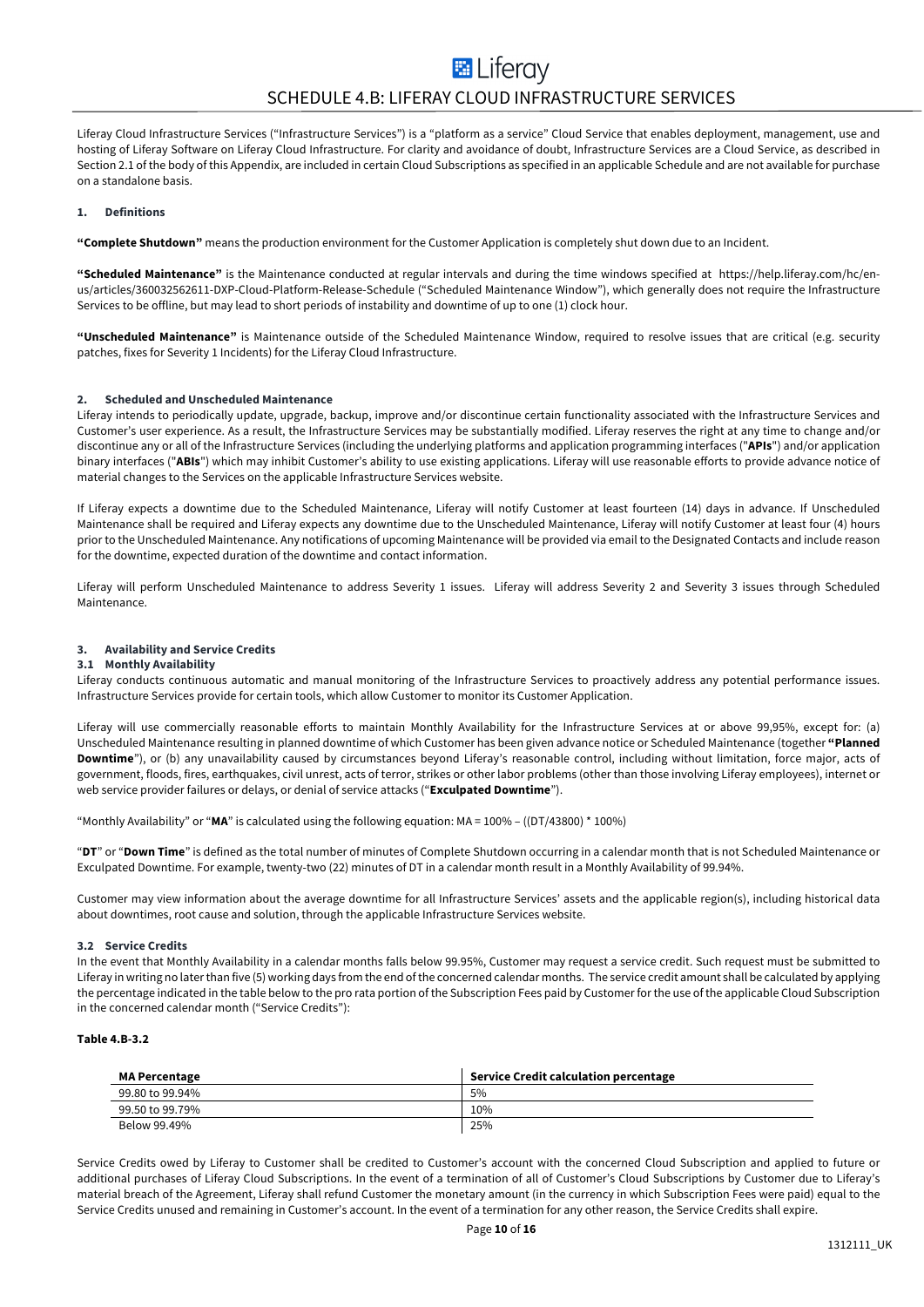## **E** Liferav SCHEDULE 4.C: LIFERAY DXP CLOUD SUBSCRIPTIONS

#### **1. Liferay DXP Cloud Subscription 1.1 Liferay DXP Cloud**

"Liferay DXP Cloud" is Liferay's Cloud Subscription offering of Liferay Software known as "Liferay Digital Experience Platform" or "Liferay DXP" preinstalled for development, deployment, management, use and hosting in the Infrastructure Services.

A Liferay DXP Cloud Subscription provides Customer the following Subscription Benefits during the Subscription Term and on a per Unit basis applicable to the Liferay DXP Cloud Subscription: Access to the Cloud Services known as "Liferay DXP Cloud" and Infrastructure Services, Customer Portal Access, Maintenance and Support for the Liferay DXP Software and for Infrastructure Services (as described in Schedule 4.B). As used in this Schedule 4.C, "Software" means the software known as Liferay DXP.

Liferay will make available the Software, and Updates and Documentation thereto, to Customer for download from Liferay's Customer Portal. Copies of such Software, Updates and Documentation downloaded from Liferay's Customer Portal and used for Development Purposes and Maintenance are governed by the Liferay DXP End User License Agreement located at: https://web.liferay.com/legal/doc/eula/dxp/1001911\_cloud ("DXP EULA"). For clarity, the usage rights for Instances used for Production, Non-Production or Back Up Purposes are limited to the Instances of Liferay DXP Software preinstalled by Liferay for Customer in the Liferay Cloud Infrastructure. Each copy of Software provided for Development Purposes provides Customer an entitlement to use the Software limited to use on one (1) development workstation and for up to ten (10) unique IP addresses, as further described in the DXP EULA.

The Unit by which Liferay measures a Customer's use of the Liferay DXP Cloud Subscription is an Instance of the Software component known as "Liferay DXP" preinstalled by Liferay for the Customer in the Liferay Cloud Infrastructure. Each such Subscription Unit is defined by the Sizing of an Instance and its Designated Purpose. Available Sizing options are as described in the following table:

#### **Table 4.C-1.1**

| <b>Sizing</b> | Number of vCPUs that will be<br>accessible by each Instance | <b>Memory assigned</b><br>to each Instance |
|---------------|-------------------------------------------------------------|--------------------------------------------|
|               | Up to twelve (12)                                           | Up to 16 GB                                |
| м             | Up to sixteen (16)                                          | Up to 32 GB                                |
|               | Up to thirty two (32)                                       | Up to 64 GB                                |

\*Each Subscription provides for an unlimited number of Accounts. An Account designated by Customer as an "administrator" is enabled to add additional Accounts.

Liferay DXP Cloud Subscriptions are also made available by Liferay in bundled packages of Instances, sometimes together with Units of other Subscriptions. The applicable Unit for each such package is a "Package". Where applicable, an Order Form will identify the contents of a Package.

If the number of Instances that Customer deploys, uses or executes Liferay DXP exceeds the number of Instances for which Customer has paid for an active Liferay DXP Cloud Subscription, Customer is required to purchase additional Liferay DXP Cloud Subscriptions, at the appropriate Sizing and for the appropriate Designated Purpose, to cover this exceeding number of Instances. If Customer's Liferay DXP Cloud Subscription is used for an Instance that exceeds the allotted Sizing for such Instance, Customer is required to purchase the appropriate Sizing of Instance to cover the exceeded capacity. Customer's use of the Liferay DXP Cloud Subscriptions is subject to certain capacity limitations as set forth in the Documentation.

Liferay DXP Cloud Subscriptions are available for the following Designated Purposes: Non-Production, Production or Backup.

#### **1.2 Supplemental Software Conditions**

Liferay DXP Cloud Subscriptions also include access to Software solutions and tools for download from Liferay's website. Except for the cases listed below, the Software is licensed under the DXP EULA and includes access to Maintenance and Support for such Software.

- Some Software provided as part of Liferay DXP is designed to be used on workstations, e.g. Software provided for Development Purposes or to be used on the client-side as connectors to server based software. These Software components are identified at https://liferay.com/legal/client-side and subject to a different EULA located at https://web.liferay.com/legal/doc/eula/clients/1001911\_cloud and limited to the Subscription Term of Customer's applicable Cloud Subscription. Any Updates in response to Incidents reported for workstation and client-side installations of Software are generally limited to new versions and releases of the affected Software due to additional collaboration required with development teams for analysis of root causes. Liferay may nevertheless provide software fixes, updates, upgrades, enhancements, additions, corrections, modifications, when and if they are made available.
- **Free Liferay Subscription Apps.** Access to Free Liferay Subscription Apps is included with a Liferay DXP Cloud Subscription without additional Subscription Fees and made available in the "Subscription App" category of Liferay's Marketplace (displayed as "Free" Apps), rather than through Customer Portal, subject to DXP EULA and limited to the Liferay DXP Cloud Subscription Term.
- **Liferay Lab Apps.** Liferay provides certain preview-based technology called "Liferay Labs Apps" without any Subscription Benefits, subject to the DXP EULA and limited to the Liferay DXP Cloud Subscription Term.

#### **2. Auto-Scaling**

Liferay DXP Cloud Subscriptions includes a feature that allows Customer to deploy and use additional Instances of Liferay DXP Cloud Subscriptions in excess of the number of Instances for which Customer maintains active Liferay DXP Cloud Subscriptions ("Base DXP Cloud Subscription") and on an on-demand basis ("Auto-Scaling"). Customer may enable Auto-Scaling subject to the terms and conditions of the Agreement by activating the capability through the DXP Cloud console.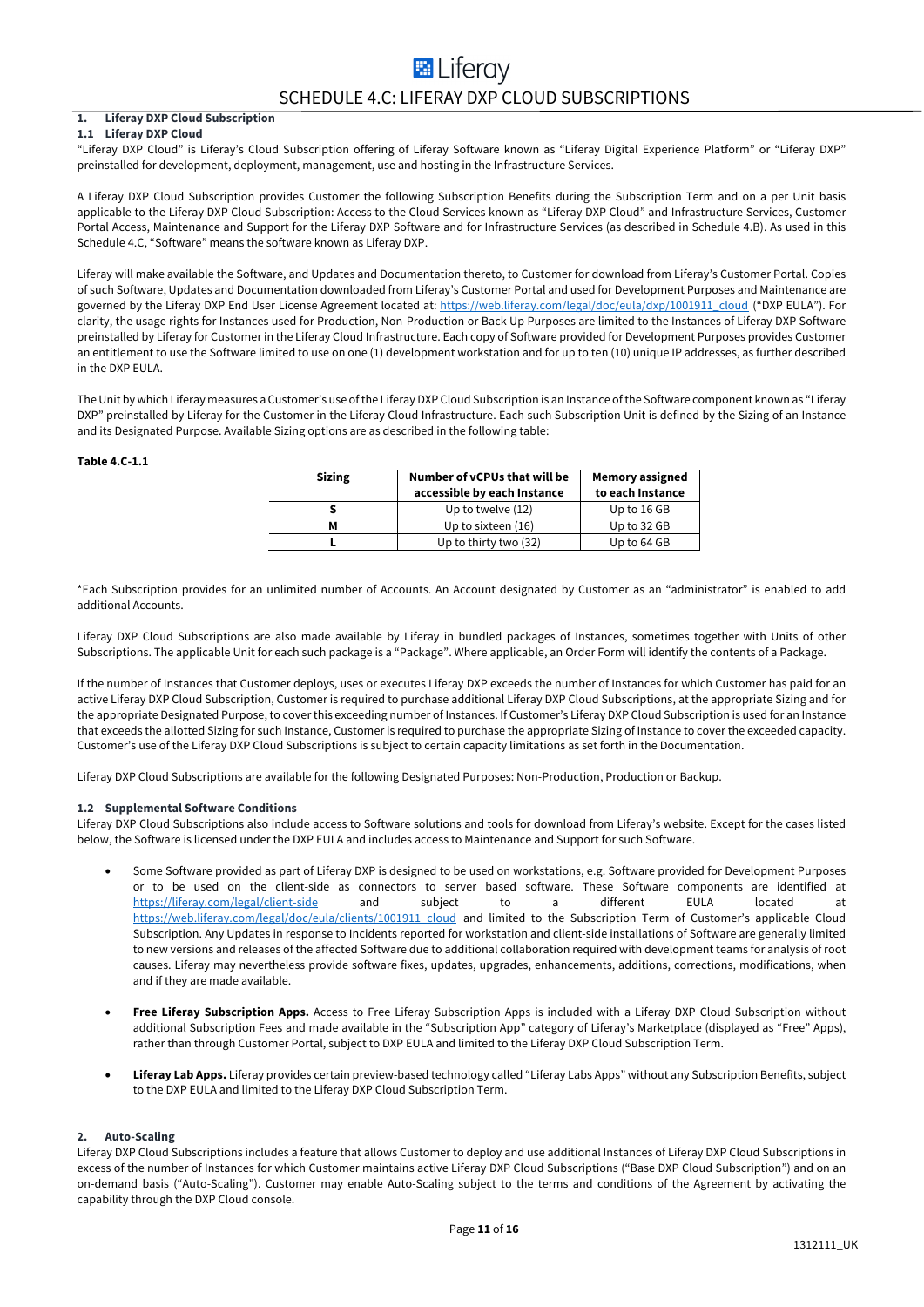Pricing for each Instance of Liferay DXP Cloud Subscription utilized through Auto-Scaling is based on the number of clock hours during which Customer utilizes each such Instance. For pricing purposes, total usage during a calendar quarter will be rounded up to the nearest full clock hour.

The price per Unit is defined by the Sizing of the additional Instance that Customer utilizes in accordance with Table 4.C-1.1.

Liferay will issue an invoice to Customer for Fees applicable to use of Auto-Scaling after each quarter that Customer deploys, uses or executes Auto-Scaling Instances and Customer will pay such invoice(s) in accordance with the Agreement. Unless otherwise specified in the applicable Order Form or another written agreement, the price per Unit is set forth on the pricing page accessible through Customer Portal and may be updated by Liferay from time to time.

Liferay will record Auto-Scaling usage, starting from the start time and ending at the end time, for each connected Instance("Instance Uptime"). Liferay may invoice Customer for the total Instance Uptime of all Instances utilized through Auto-Scaling not covered by a Base DXP Cloud Subscription, rounded up to the nearest whole hour.

### **3. Migrating Customer Application off of the Liferay Cloud Infrastructure**

Customer may, at any time during the Subscription Term of its valid Liferay DXP Cloud Subscription, migrate its Customer Application off of the Liferay Cloud Infrastructure to another hosting environment (e.g., on-premises, third party cloud, etc.). In the event of such a migration, Customer will be required to migrate all Instances of Liferay DXP Software utilized for purposes of the concerned Customer Application off of the Liferay Cloud Infrastructure. For clarification, for a specific Customer Application, Customer may not use some Instances of Liferay DXP within the Liferay Cloud Infrastructure and other Instances in another hosting environment. Liferay will provide Customer an activation key for each migrated Instance of the Software for the corresponding Designated Purpose (Production, Non-Production or BackUp) for which Customer is maintaining an active Liferay DXP Cloud Subscription. Customer's use of the Instances of the Liferay DXP Software outside of Liferay Cloud Infrastructure, including any Updates provided to Customer as part of the Maintenance during the Term of Customer's Liferay DXP Cloud Subscription and installed by Customer outside of Liferay Cloud Infrastructure, provided within the migration process, is exclusively governed by the terms of the DXP EULA.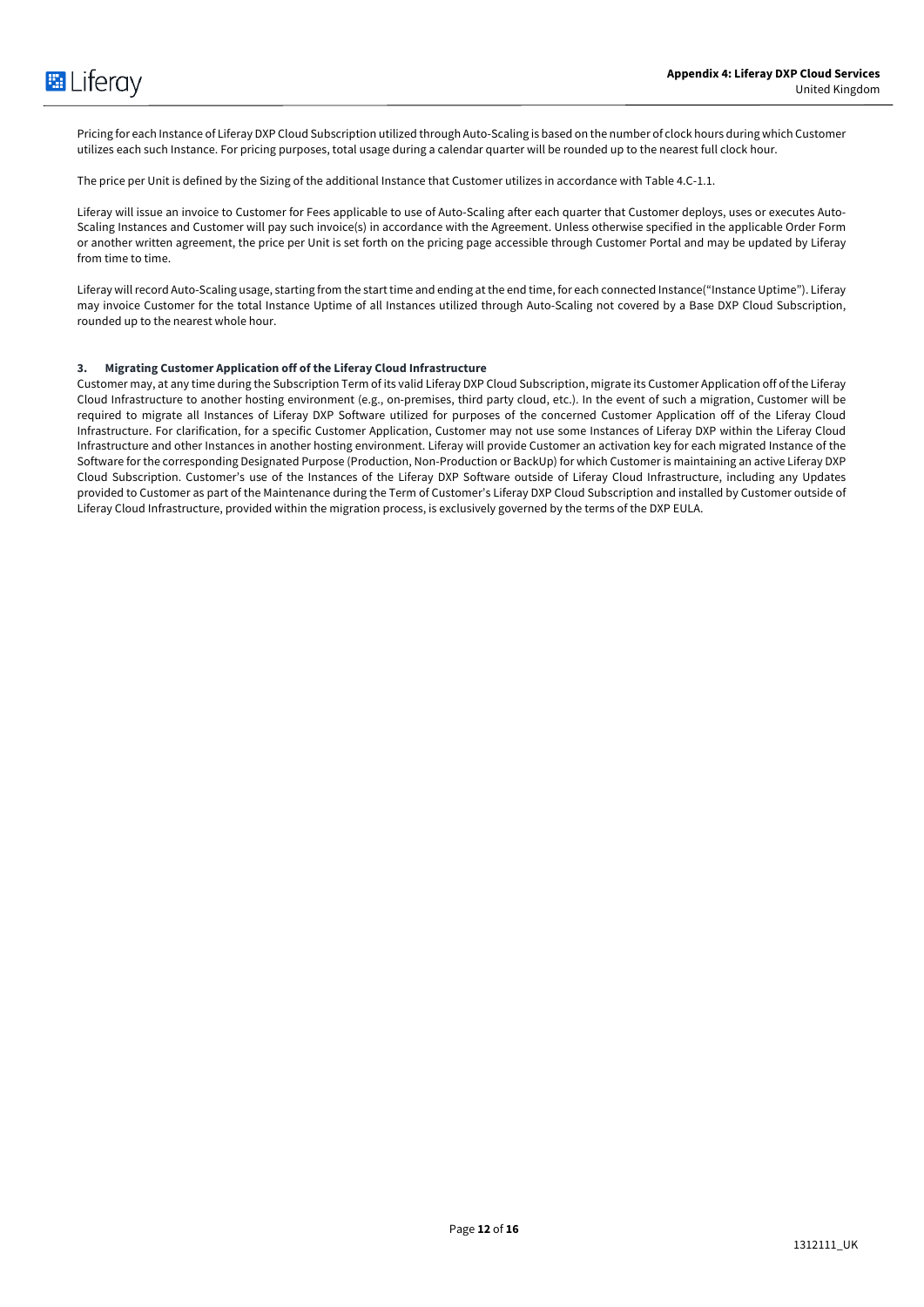## **EL** Liferay SCHEDULE 4.D: LIFERAY DXP CLOUD ADD-ON SUBSCRIPTIONS

#### **1. Enterprise Search for DXP Cloud Subscriptions**

Enterprise Search for DXP Cloud Add-On Subscriptions provide access to certain Third-Party Software preinstalled by Liferay in the Liferay Cloud Infrastructure ("Search Software"). This Search Software is a search server with additional functionality and capabilities

In addition, the Liferay Enterprise Search for DXP Cloud Add-On Subscription includes Support and Maintenance for the Search Software, provided that Support requires an active underlying Liferay DXP Cloud Subscription.

The Search Software is made available for download from the Search Software provider's website with the purchase of the applicable Add-On Subscription and is licensed under the EULA(s) located at: www.liferay.com/legal/enterprise-search-eula. Any server-side Liferay Software that enables the use of the Search Software provided under Liferay Enterprise Search for DXP Cloud Add-On Subscription is governed by the terms and conditions of the Liferay DXP EULA as set forth in Schedule 4.C-1.1 above.

The Unit for Enterprise Search Add-on Subscription is an Instance.

Enterprise Search Add-On Subscriptions and the Search Software may only be used in connection with Customer's use of Liferay DXP Cloud Subscriptions.

#### **2. Liferay Analytics Cloud for DXP Cloud Subscription**

#### **2.1 Liferay Analytics Cloud Subscription Plans**

The Unit for Liferay Analytics Cloud for DXP Cloud ("LAC") Subscriptions is a Plan. The Pricing for each Plan is defined by the maximum number of Named Individuals and maximum number of Page Views, as set forth in the Table below:

#### **Table 4.D-2.1**

| Plan            | Max. Number of<br><b>Named Individuals</b> | Max. Number of<br><b>Page Views</b> |
|-----------------|--------------------------------------------|-------------------------------------|
| <b>Business</b> | 10.000                                     | 5,000,000                           |
| Enterprise      | 100,000                                    | 60,000,000                          |

\*Each Plan provides for an unlimited number of Customer Users.

Customers must acquire a LAC Subscription with the appropriate Plan (Business or Enterprise) based on the estimated number of Named Individuals visiting Customer's Page and Page Views in the applicable Subscription Term. If the number of Named Individuals or Page Views for which Customer utilizes LAC Subscription exceeds the number of Named Individuals or Page Views for which Customer has an active LAC Subscription in the applicable Subscription Term, Customer is required to immediately upgrade to the appropriate Plan or purchase appropriate LAC Add-On Subscriptions as set forth in Section 6.2 below to cover this exceeding number of Named Individuals and Page Views for the remainder of the Subscription Term. The Fees for the higher Plan or Add-On Subscription will be applied on pro-rata basis based on the remainder of the Subscription Term beginning with the day on which either the maximum number of Named Individuals or Page Views is exceeded, whichever occurs first.

During the Subscription Term, Customer's LAC Subscription provides Customer with the following Subscription Benefits: Cloud Access (to LAC Cloud Service), Customer Portal Access, and Support. Documentation applicable to LAC can be accessed at: https://help.liferay.com.

Liferay intends to periodically update, upgrade, backup, improve and/or discontinue certain functionality associated with LAC and Customer's user experience. As a result, LAC may be substantially modified. Liferay reserves the right at any time to change and/or discontinue any or all of LAC (including the underlying platforms and application programming interfaces ("APIs") and/or application binary interfaces ("ABIs") which may inhibit Customer's ability to use existing applications). Liferay will use reasonable efforts to provide advance notice of material changes to LAC on the applicable LAC Services website.

Support for LAC will be provided through a web-based issue tracker application. Customer may submit Incidents relating to LAC via chat. In addition, Customers utilizing LAC Subscriptions with the Enterprise Plan may report Incidents via phone. Chat and phone-based Support will be available during Business Hours. Notwithstanding anything to the contrary set forth in Schedule 4.A of this Appendix, Acknowledge Receipt Time for Incidents relating to LAC shall be one (1) Business Day irrespective of the channel used to submit an Incident, whereby priority will be given to the Incidents submitted by the customers utilizing LAC Subscriptions with the Enterprise Plan. Liferay is not obligated to provide Support if an Incident relates to Customer's integration of LAC with data sources based on any technology that is not software known as "Liferay DXP" or other technology not supported in accordance with https://liferay.com/services/support/compatibility-matrix.

Free trial access to LAC Subscriptions are available. Such free trials grant Customers up to 300,000 Page Views or 1,000 Name Individuals, for up to three (3) months.

#### **2.2 Liferay Analytics Cloud Add-On Subscriptions**

Customer may incrementally increase the Named Individual or Page View limits of its Business or Enterprise Plan by purchasing an appropriate LAC Add-On Subscription with the appropriate Plan, e. g. a LAC "5,000 Named Individuals" Add-On Subscription increases the maximum number of Named Individuals by 5,000 Named Individuals, while a LAC "5,000,000 Page Views" Add-On Subscription increases the maximum number of Page Views by 5,000,000 Page Views.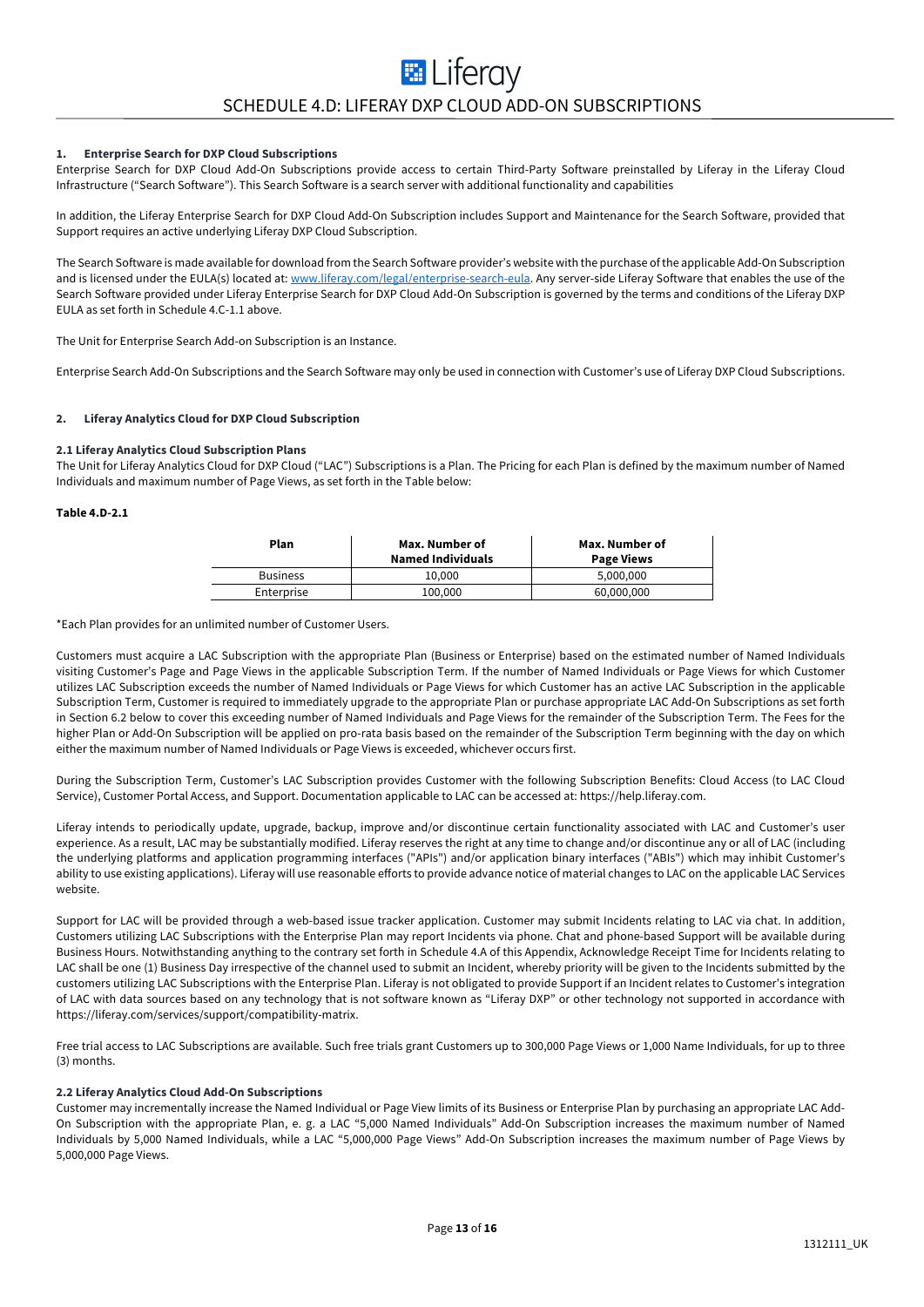

#### **3. Liferay Paid Apps for DXP Cloud Add-On Subscriptions**

Liferay Paid Apps are those Liferay Subscription Apps that are subject to Fees (displayed as "Paid" Apps) in the Liferay Marketplace and are not Free Liferay Subscription Apps. Liferay Paid Apps require an active Liferay DXP Cloud Subscription at the time of purchase. A Liferay Paid App Add-On Subscription may only be used with Liferay Software during the term of Customer's valid Liferay DXP Cloud Subscription.

A Liferay Paid App Add-On Subscription provides Customer the following Subscription Benefits during the Subscription Term and on a per Unit basis: Customer Portal Access, Maintenance and Support, provided that Support requires an active underlying Liferay DXP Cloud Subscription.

The Unit for Liferay Paid Apps Add-On Subscriptions is an Instance.

Liferay Paid App Add-On Subscriptions are available as "Standard" and "Developer" versions. The Developer versions have a limitation of ten (10) unique IP addresses.

#### **4. Designated Contact Add-on Subscription**

Designated Contact Add-on Subscriptions are available as optional add-on Subscriptions to an active Liferay DXP Cloud Subscription. Designated Contact DXP Cloud Add-on Subscriptions entitle Customer to an additional Designated Contact. The Unit for Designated Contact Add-on Subscriptions is the number of additional Designated Contacts.

#### **5. Extended Premium Support DXP Cloud Subscription**

The Extended Support DXP Cloud Subscription extends the benefits associated with the Premium Support Phase for Maintenance and Support of certain Liferay Software used by Customer within the scope of its Liferay DXP Cloud Service beyond the end of Premium Support Phase, as defined in the EOSL Policy. Extended Premium Support DXP Cloud Subscriptions must be purchased before the Premium Support Phase ends (as defined in the EOSL Policy).

Each Extended Premium Support DXP Cloud Subscription requires an underlying and active Liferay DXP Cloud Subscription. For example, the Liferay Extended Premium Support Subscription is not available for Customer Applications for which Customer does not have an active Liferay DXP Cloud Subscription.

If purchased, the Extended Premium Support DXP Cloud Subscription is provided for a period of up to three (3) years immediately following the end of the Premium Support Phase. The Unit, Designated Purpose and Support Level for Liferay Extended Premium Support DXP Cloud Subscriptions are the same as for Customer's underlying active Liferay DXP Cloud Subscription.

#### **6. Third Party Add-On Subscriptions**

Liferay resells certain third party Add-On Subscriptions for External Offerings (each, a "Third Party Subscriptions"). Such subscriptions will be identified on an applicable Order Form as a Third Party Subscriptions. Additionally, the applicable Order Form will identify the third party provider of the applicable Third Party Subscription and any end user terms applicable to the Third Party Subscription, which are entered into directly between Customer and the third party provider.

Any support services for such Third Party Services is not within the scope of Support and, if available to Customer, are subject to separate terms and conditions between Customer and the provider of the Third Party Services.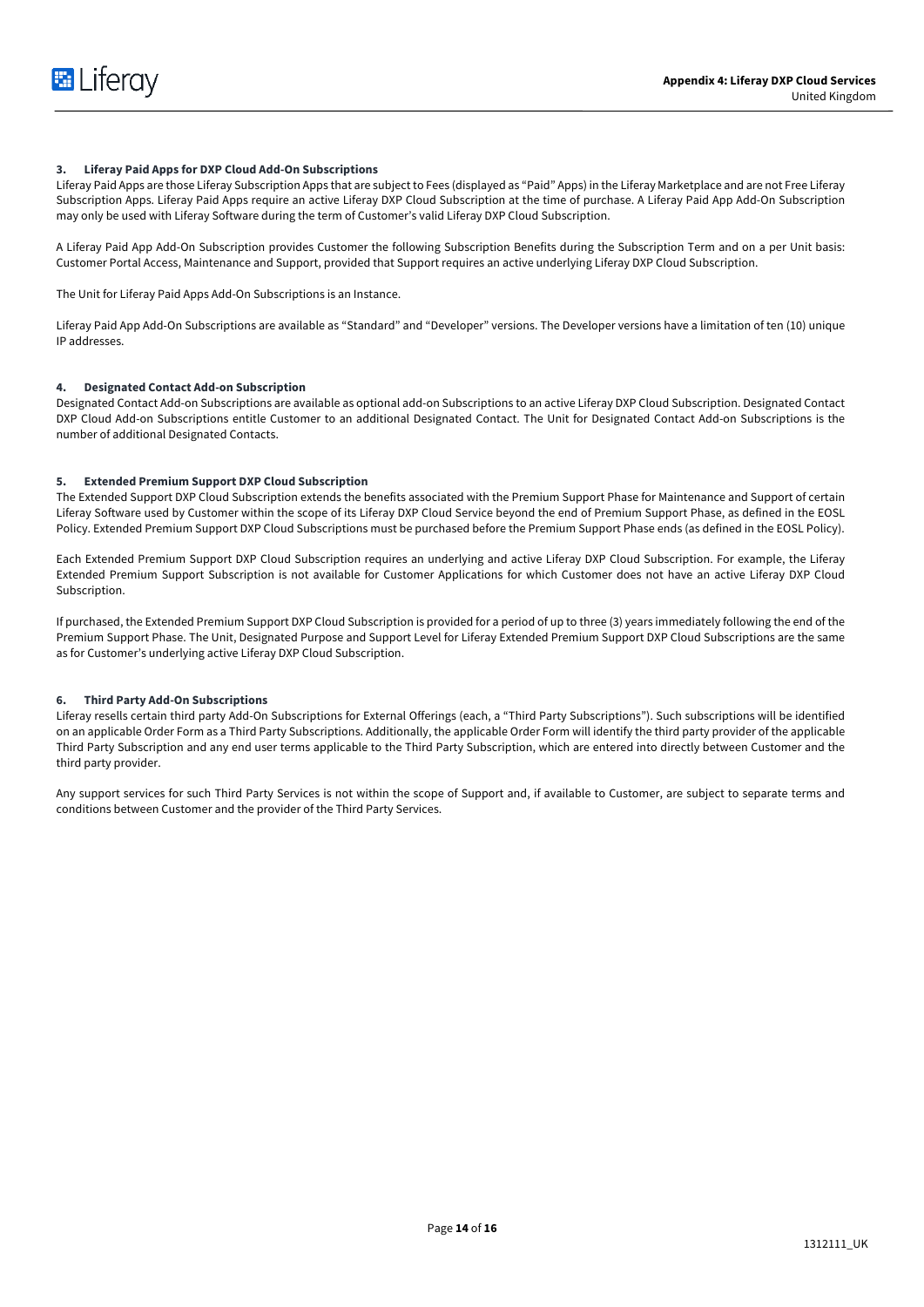# **EL** Liferay SCHEDULE 4.E: LIFERAY COMMERCE FOR DXP CLOUD SUBSCRIPTIONS

#### **1. General**

"Liferay Commerce for DXP Cloud" is Liferay's Cloud Subscription offering of Liferay Software known as "Liferay Commerce" preinstalled for development, deployment, management, use and hosting in the Liferay Cloud Infrastructure ("LC Cloud Subscription").

A LC Cloud Subscription provides Customer the following Subscription Benefits during the Subscription Term and on a per Unit basis applicable to the Liferay Commerce for DXP Cloud Subscription: Access to the Cloud Service known as "Liferay Commerce for DXP Cloud" and Infrastructure Services, Customer Portal Access (including access to Liferay Software known as "Liferay Commerce"), Maintenance and Support for the Software and for Infrastructure Services (as described in Schedule 4.B). As used in this Schedule 4.E, "Software" means Liferay Commerce.

The Unit by which Liferay measures a Customer's use of the Liferay DXP Cloud Subscription is an Instance of the Software component known as "Liferay DXP" preinstalled by Liferay for the Customer in the Liferay Cloud Infrastructure. Each such Subscription Unit is defined by the Sizing of an Instance and its Designated Purpose. Sizing is as described in the following table:

#### **Table 4.E-1**

| <b>Sizing</b> | Number of Cores or yCPUs that will be<br>accessible by each Instance |
|---------------|----------------------------------------------------------------------|
|               | Up to twelve (12)                                                    |
| м             | Up to sixteen (16)                                                   |
|               | Seventeen (17) or more                                               |

For each unique Customer Application for which Customer utilizes LC Cloud Subscriptions, if the number of Instances for which Customer utilizes LC Cloud Subscriptions exceeds the number of Instances for which Customer has an active LC Cloud Subscription, Customer is required to purchase additional LC Cloud Subscriptions to cover this exceeding number of Instances. If Customer's LC Cloud Subscription is used for an Instance that exceeds the allotted Sizing for such Instance, Customer is required to purchase the appropriate Sizing of Instance to cover the exceeded capacity.

LC Cloud Subscription pricing is available for the following Designated Purposes: Non-Production, Production or Backup.

Within each unique Customer Application, the number of the Instances, and their respective Sizing and Designated Purpose, of LC Cloud Subscriptions must align with the number of Instances, and their respective Sizing and Designated Purposes, of the underlying Liferay DXP Cloud Subscriptions.

LC Cloud Subscriptions also include access to certain other Software solutions and tools for download **("Supplemental Software")** licensed under the terms of the DXP EULA, Maintenance and Support for such Supplemental Software.

#### **2. Use of Liferay Commerce Subscriptions for Community Users**

To the extent Customer has been using a copy of "Liferay Commerce" software not modified by or on behalf of the Customer or a third party in any way (except using permitted methods of extending the Software defined in the Documentation, such as using the Liferay Plugins SDK and developing Liferay EXT Plugins) originally obtained under the terms of an open source license ("Copy"), and wishes to continue using such Copy under a LC Cloud Subscription, the following applies: (i) the components of the Copy licensed by Liferay under an open source license shall, as of the beginning of applicable Subscription Term, be deemed to be licensed under the DXP EULA; and (ii) notwithstanding anything to the contrary set forth in Section 1 of the main body of this Appendix, the term "Software" as used in this Appendix, shall for purposes of Liferay Commerce Subscriptions, include such Copy and certain Add-Ons.

#### **3. Liferay Commerce Add-Ons**

Certain Liferay Commerce Subscriptions combine the Subscription Benefits of a Liferay Commerce Subscription as described above with certain add-ons in the form of additional functionality, capacity or other additional services ("**Commerce Add-Ons**"). Any included Commerce Add-Ons will be identified in the applicable Order Form.

#### **3.1 Liferay Commerce Software Add-Ons**

If a Commerce Add-On includes additional software (a "Commerce Add-On Software") the Subscription Benefits applicable to the underlying Software apply to the Commerce Add-On Software and is licensed by Liferay subject to following license terms:

Subject to Customer's compliance with the Agreement, Liferay grants Customer, during the term of the relevant LC Cloud Subscription a non-exclusive, nontransferable, non-sublicenseable, world-wide right to use the Commerce Add-On Software solely for purposes of the associated Cloud Subscription and limited to the number and Sizing of Instances and their respective Designated Purposes for which Customer has acquired the applicable LC Cloud Subscriptions. Customer is hereby notified that the Commerce Add-On Software may contain time-out devices, counter devices, and/or other devices intended to ensure the limits of the license granted to Customer under this Section 3.1 will not be exceeded ("Limiting Devices"). If the Commerce Add-On Software contains Limiting Devices, Liferay will provide Customer with materials necessary to use the Commerce Add-On Software to the extent permitted. Customer may not tamper with or otherwise take any action to defeat, disable or circumvent a Limiting Device or other control measure, including but not limited to, resetting the Unit amount. Customer acquires only the right to use the Commerce Add-On Software and does not acquire any rights of ownership in the Commerce Add-On Software. Liferay reserves all rights to the Commerce Add-On Software not expressly granted to Customer. Customer may not: (a) modify, copy or create any derivative works of the Commerce Add-On Software; (b) decompile, disassemble or reverse engineer the Commerce Add-On Software (except to the extent permitted by applicable law without possibility of contractual waiver); (c) redistribute, encumber, sell, rent, lease, sublicense or otherwise transfer rights to